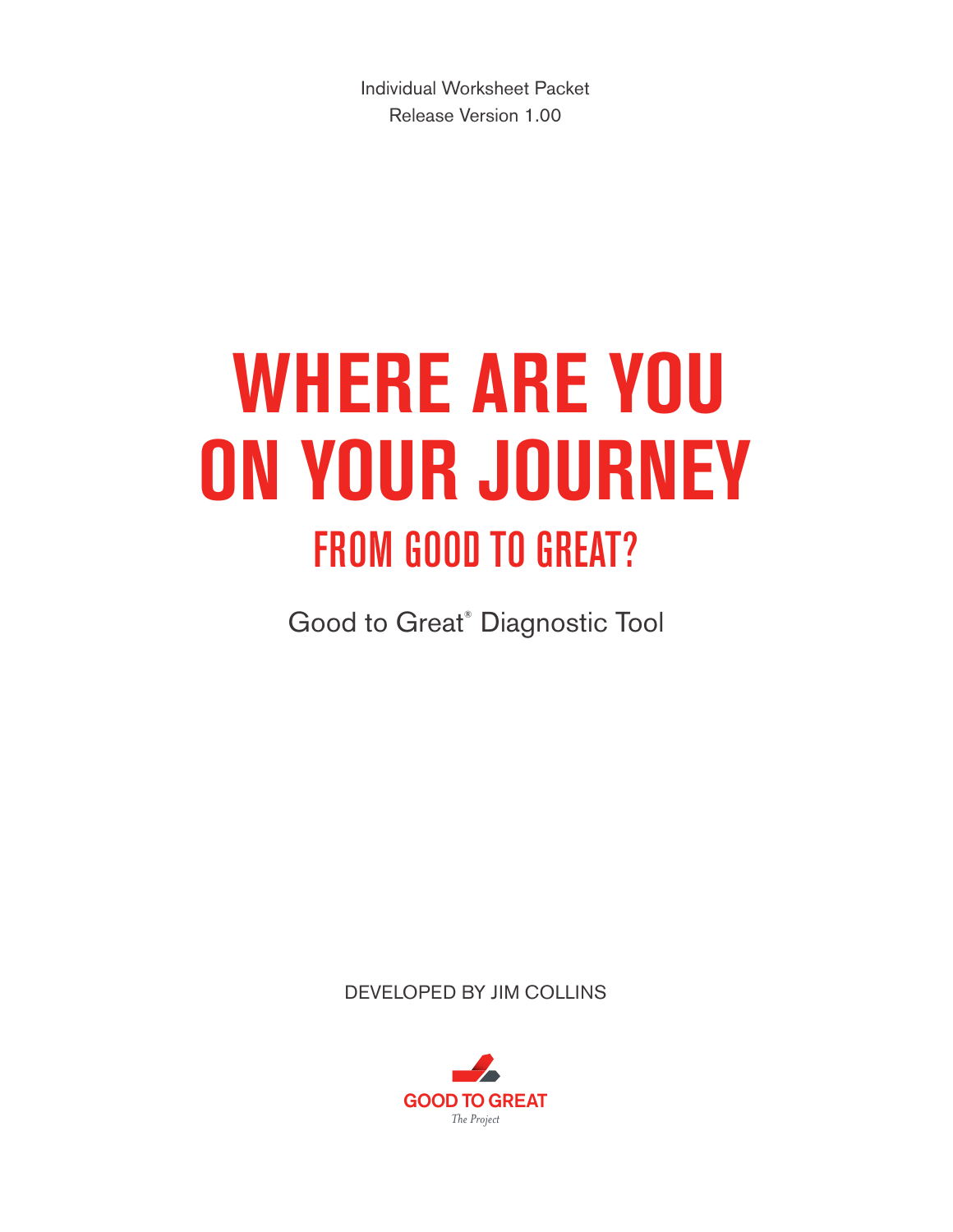#### Consent to Terms

Your use of the Good to Great® Diagnostic Tool (the "Diagnostic Tool") is subject to these Terms of Use ("Terms"). Please read them carefully. The term "you" means the individual person who is using the Diagnostic Tool; "we" or "us" or "our" refers to THE GOOD TO GREAT PROJECT LLC, which has been given the right by Jim Collins, holder of the copyright to the Diagnostic Tool, to distribute the Diagnostic Tool to you. By using the Diagnostic Tool, you agree to be bound by these Terms. If you do not agree with, or cannot abide by these Terms, please do not make any use of the Diagnostic Tool.

## Copyrights

The content of the Diagnostic Tool is protected by U.S. and international copyright laws. You may use, reproduce, distribute, transmit, or display the Diagnostic Tool only within the limits imposed by these Terms. You may not modify or make any derivative works of the Diagnostic Tool. You may use, copy, or distribute the Diagnostic Tool only for your personal (including intra-company) use and you must include all copyright and other notices contained in the Diagnostic Tool. If you desire to obtain copies of the Diagnostic Tool for use in situations other than under the permission granted above, please contact us at The Good to Great Project LLC, PO Box 1699, Boulder, CO 80306.

#### DISCLAIMER

THE DIAGNOSTIC TOOL IS PROVIDED ON AN "AS IS" AND "AS AVAILABLE" BASIS, WITHOUT ANY WARRANTIES OF ANY KIND, EITHER EXPRESS OR IMPLIED, INCLUDING WARRANTIES OF TITLE OR IMPLIED WARRANTIES OF MERCHANTABILITY OR FITNESS FOR A PARTICULAR PURPOSE. NO WARRANTIES ARE MADE REGARDING ANY RESULTS THAT MAY BE OBTAINED FROM USE OF THE DIAGNOSTIC TOOL.

#### LIMITATION OF LIABILITY

IN NO EVENT WILL JIM COLLINS, THE GOOD TO GREAT PROJECT LLC, THEIR MANAGERS, EMPLOYEES OR AGENTS BE LIABLE FOR ANY DIRECT, INDIRECT, CONSEQUENTIAL, SPECIAL, INCIDENTAL OR PUNITIVE DAMAGES, ARISING OUT OF THE USE OR INABILITY TO USE THE DIAGNOSTIC TOOL OR ANY RESULTS OBTAINED FROM USE OF THE DIAGNOSTIC TOOL. IN THE EVENT THE FOREGOING LIMIT IS NOT EFFECTIVE TO LIMIT ALL LIABILITY FOR MONEY DAMAGES, IN NO EVENT WILL JIM COLLINS, THE GOOD TO GREAT PROJECT LLC, THEIR MANAGERS, EMPLOYEES OR AGENTS BE LIABLE FOR ANY AMOUNT IN EXCESS OF \$100 ARISING OUT OF OR RELATING TO THE DIAGNOSTIC TOOL OR ITS USE. THIS LIMITATION OF LIABILITY IS CUMULATIVE, WITH ALL PAYMENTS FOR CLAIMS OR DAMAGES RELATING TO THE DIAGNOSTIC TOOL OR ITS USE BEING AGGREGATED TO DETERMINE SATISFACTION OF THE LIMIT. THE EXISTENCE OF ONE OR MORE CLAIMS OR SUITS WILL NOT ENLARGE THE LIMIT. THESE LIMITATIONS APPLY TO ALL CAUSES OF ACTION (CONTRACT, TORT OR OTHERWISE) RELATING TO THE DIAGNOSTIC TOOL.

#### Miscellaneous

These Terms represent the entire understanding of the parties regarding the use of the Diagnostic Tool and supersede any previous documents, correspondence, conversations, or other oral or written understanding related to these Terms. These Terms shall be governed by and construed under the laws of the State of Colorado without regard to its choice of law, rules, and, where applicable, the laws of the United States. To the extent permissible by law, any disputes under these Terms or relating to the Diagnostic Tool shall be litigated only in the District Court in and for the District of Colorado, and you hereby consent to personal jurisdiction and venue in the District of Colorado; provided, nothing limits us from obtaining injunctive relief from any court of competent jurisdiction. A modification or waiver of a part of these Terms shall not constitute a waiver or modification of any other portion of the Terms of Use. If for any reason any provision of these Terms is found unenforceable, that provision will be enforced to the maximum extent permissible, and the remainder of the Terms will continue in full force and effect. These Terms may be modified at any time at our discretion by posting the modified Terms on the web site from which you downloaded the Diagnostic Tool (currently www.jimcollins.com). Downloading or access from the web site will constitute your agreement to abide by the Terms as in effect at the time of download or access.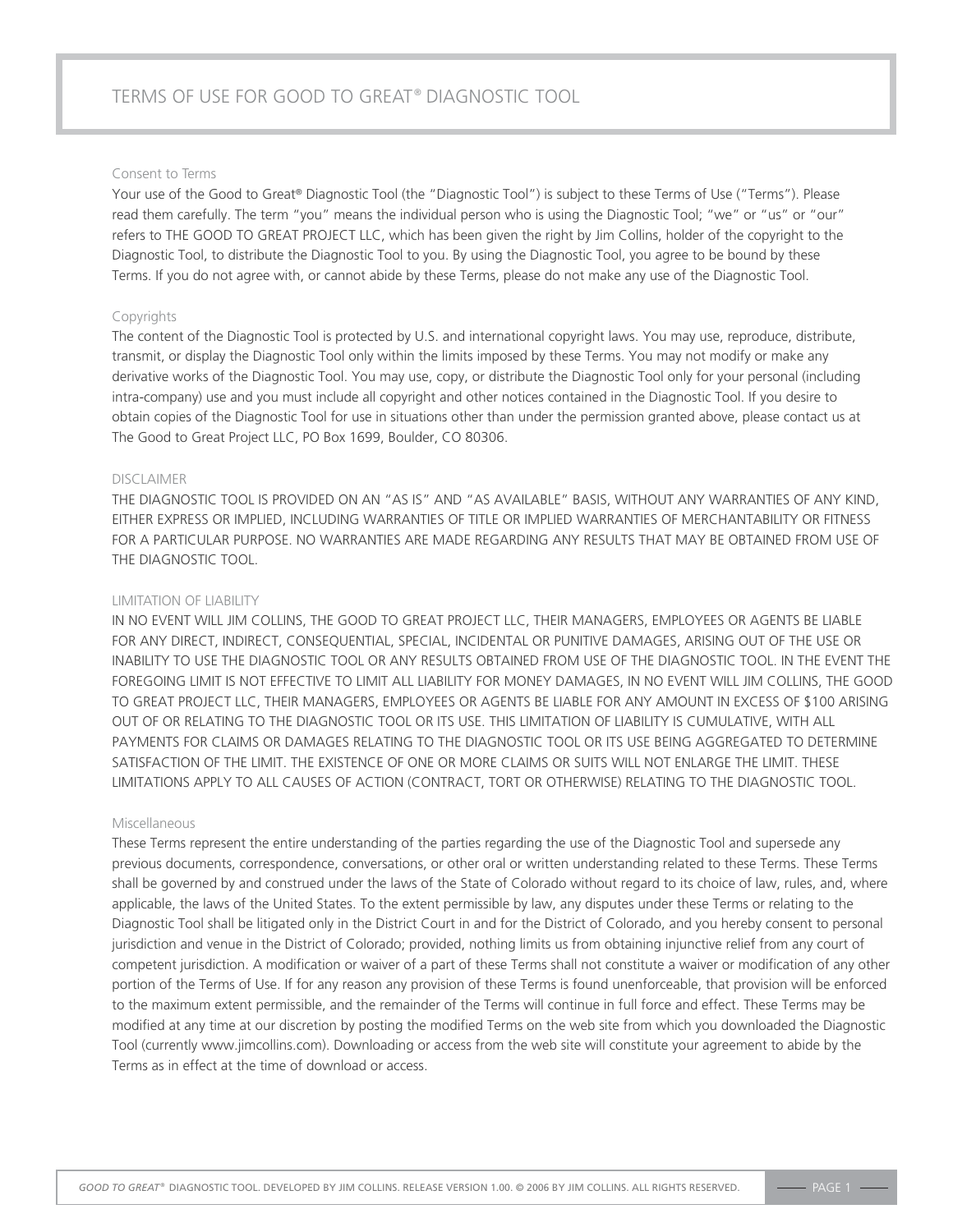A great organization is one that makes a distinctive impact and delivers superior performance over a long period of time. For a business, performance principally means financial results, specifically return on invested capital. For a social sector organization, on the other hand, performance must be assessed first and foremost relative to the organization's mission, not its financial results. Notice that by this definition that you do not need to be big to be great. Your distinctive impact can be on a local or small community, and your performance can be superior and long-lasting without becoming large. You might choose to grow in order to have a wider impact and to better deliver on your mission, but it is important to understand that big does not equal great, and great does not equal big.

We derived these principles from a matched-pair research method, wherein we systematically analyzed companies that attained greatness during a particular phase of their histories in contrast to carefully selected comparison companies companies facing nearly identical circumstances—that failed to attain greatness during the exact same historical eras.

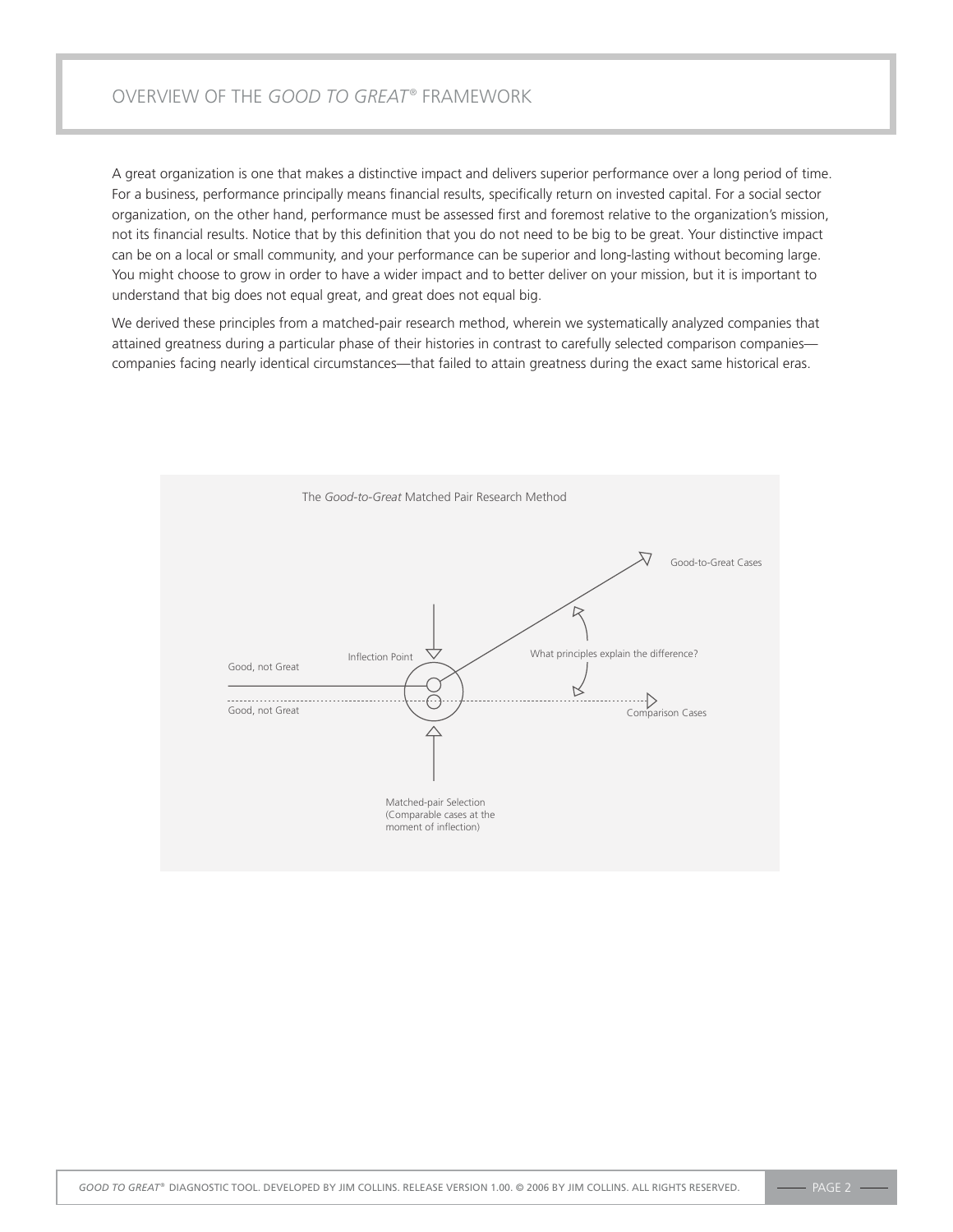## THE *GOOD TO GREAT®* FRAMEWORK

The key is to recognize that the good-to-great principles are not a definition of greatness, but rather they represent a series of principles for how to achieve greatness; they are input variables, not output variables. The first step in your never-ending journey from good to great is to be clear on the two sides of the diagram below, rigorously implementing the left side of the page and rigorously assessing your results on the right side of the page.

## BY APPLYING THE GOOD TO GREAT<sup>®</sup> FRAMEWORK YOU BUILD THE FOUNDATIONS OF A GREAT ORGANIZATION

### INPUT PRINCIPLES\*

Stage 1: DISCIPLINED PEOPLE

Level 5 Leadership First Who, Then What

Stage 2: DISCIPLINED THOUGHT

Confront the Brutal Facts The Hedgehog Concept

Stage 3: DISCIPLINED ACTION

Culture of Discipline The Flywheel

Stage 4: BUILDING GREATNESS TO LAST\*\*

Clock Building, not Time Telling Preserve the Core / Stimulate Progress

## OUTPUT RESULTS

Delivers Superior Performance relative to its mission

Makes a Distinctive Impact on the communities it touches

Achieves Lasting Endurance beyond any leader, idea or setback

See a summary of the concept definitions on the next page for a brief definition of each concept.

\*\* The principles in Stages 1-3 derive from research for the book *Good to Great* by Jim Collins; the principles in Stage 4 derive from the book *Built to Last* by Jim Collins and Jerry I. Porras.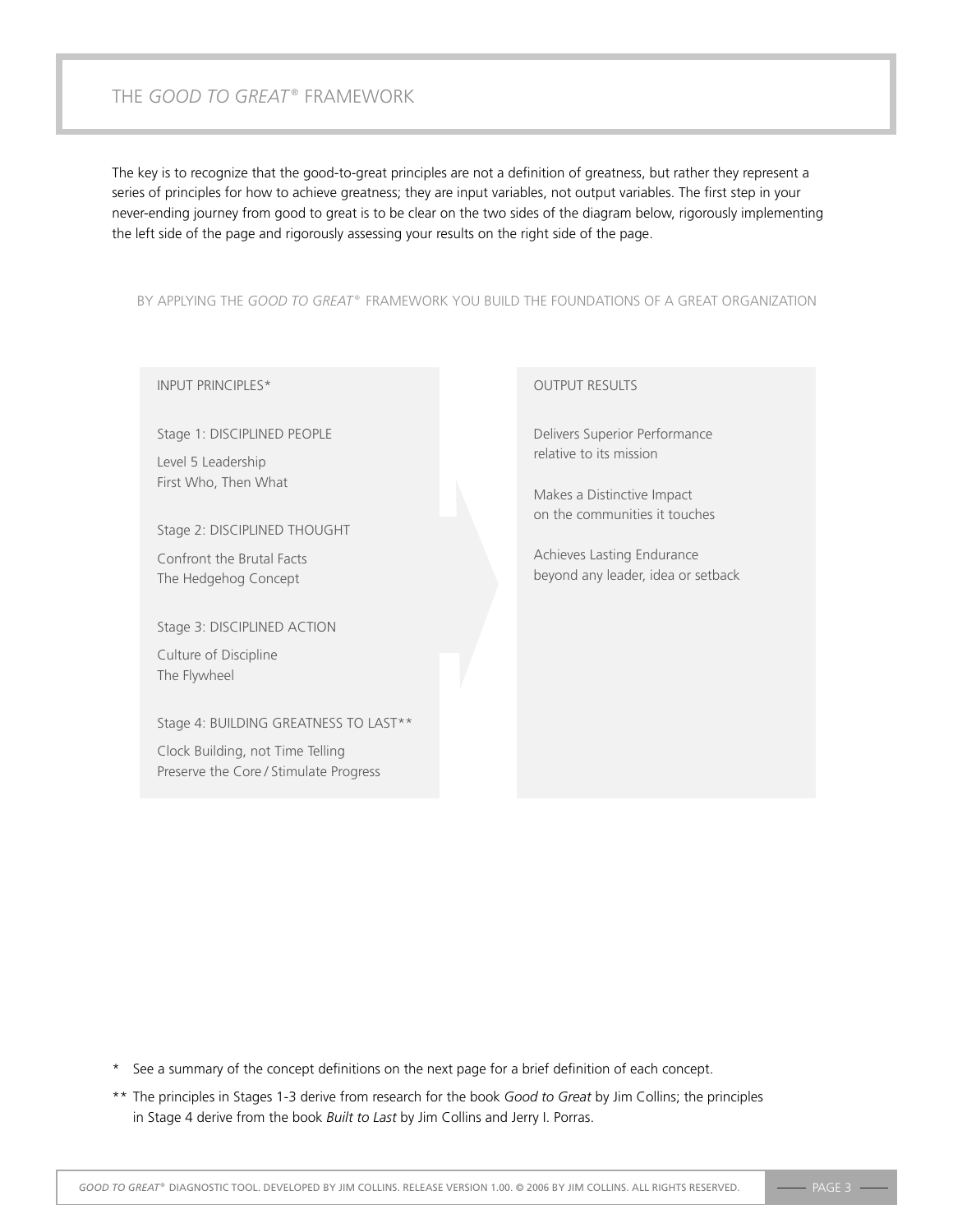Our research shows that building a great organization proceeds in four basic stages; each stage consists of two fundamental principles:

#### STAGE 1: DISCIPLINED PEOPLE

*Level 5 Leadership*. Level 5 leaders are ambitious first and foremost for the cause, the organization, the work—not themselves—and they have the fierce resolve to do whatever it takes to make good on that ambition. A Level 5 leader displays a paradoxical blend of personal humility and professional will.

*First Who … Then What.* Those who build great organizations make sure they have the right people on the bus, the wrong people off the bus, and the right people in the key seats before they figure out where to drive the bus. They always think first about "who" and then about what.

#### STAGE 2: DISCIPLINED THOUGHT

*Confront the Brutal Facts—the Stockdale Paradox*. Retain unwavering faith that you can and will prevail in the end, regardless of the difficulties, AND AT THE SAME TIME have the discipline to confront the most brutal facts of your current reality, whatever they might be.

*The Hedgehog Concept.* Greatness comes about by a series of good decisions consistent with a simple, coherent concept—a "Hedgehog Concept." The Hedgehog Concept is an operating model that reflects understanding of three intersecting circles: what you can be the best in the world at, what you are deeply passionate about, and what best drives your economic or resource engine.

#### STAGE 3: DISCIPLINED ACTION

*Culture of Discipline*. Disciplined people who engage in disciplined thought and who take disciplined action—operating with freedom within a framework of responsibilities—this is the cornerstone of a culture that creates greatness. In a culture of discipline, people do not have "jobs;" they have responsibilities.

*The Flywheel*. In building greatness, there is no single defining action, no grand program, no one killer innovation, no solitary lucky break, no miracle moment. Rather, the process resembles relentlessly pushing a giant heavy flywheel in one direction, turn upon turn, building momentum until a point of breakthrough, and beyond.

#### STAGE 4: BUILDING GREATNESS TO LAST

*Clock Building, Not Time Telling*. Build an organization that can adapt through multiple generations of leaders; the exact opposite of being built around a single great leader, great idea or specific program. Build catalytic mechanisms to stimulate progress, rather than acting as a charismatic force of personality to drive progress.

*Preserve the Core and Stimulate Progress*. Adherence to core values combined with a willingness to challenge and change everything except those core values—keeping clear the distinction between "what we stand for" (which should never change) and "how we do things" (which should never stop changing). Great companies have a purpose—a reason for being—that goes far beyond just making money, and they translate this purpose into BHAGs (Big Hairy Audacious Goals) to stimulate progress.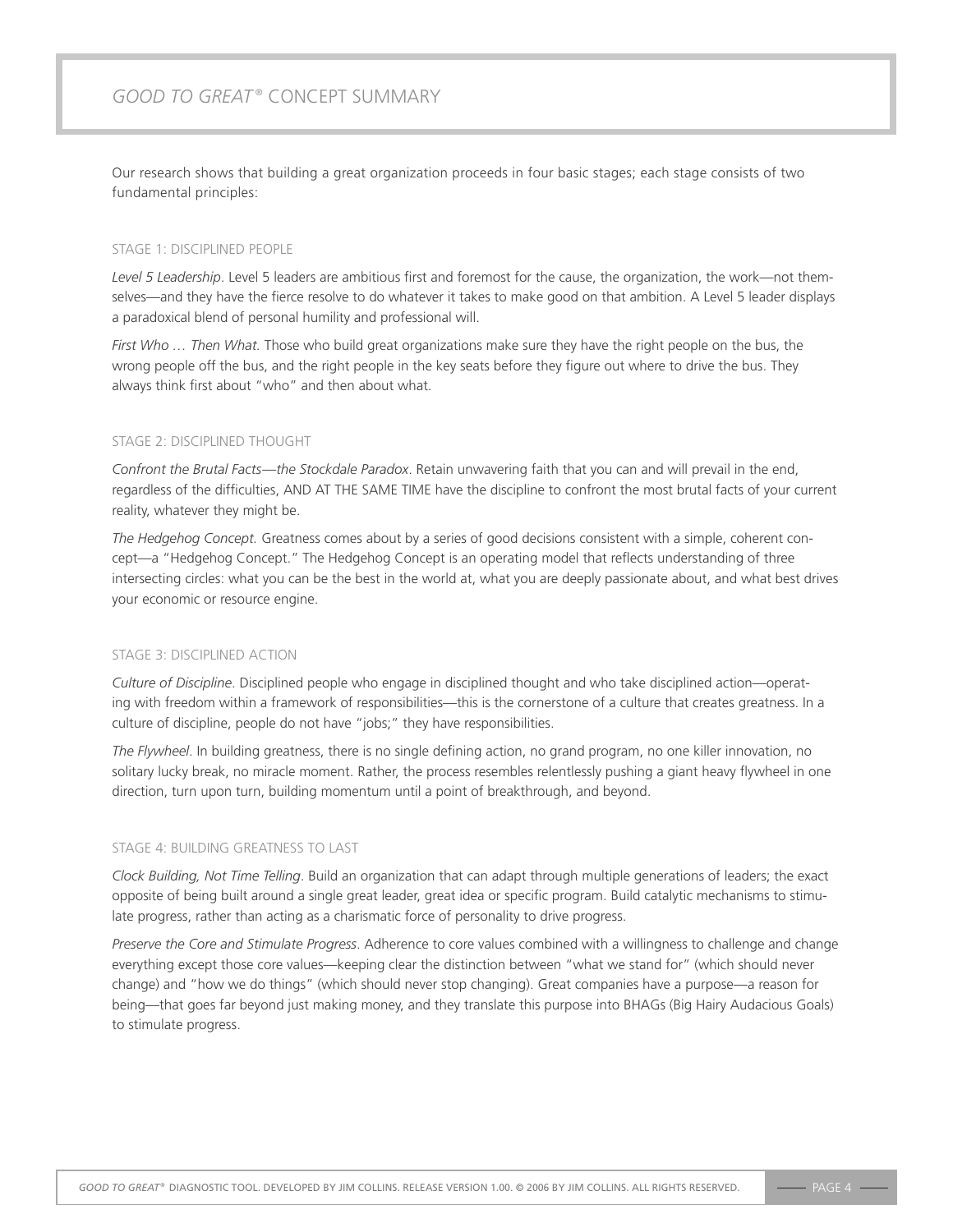## Individual **Worksheets**

Good to Great<sup>®</sup> Diagnostic Tool Developed by Jim Collins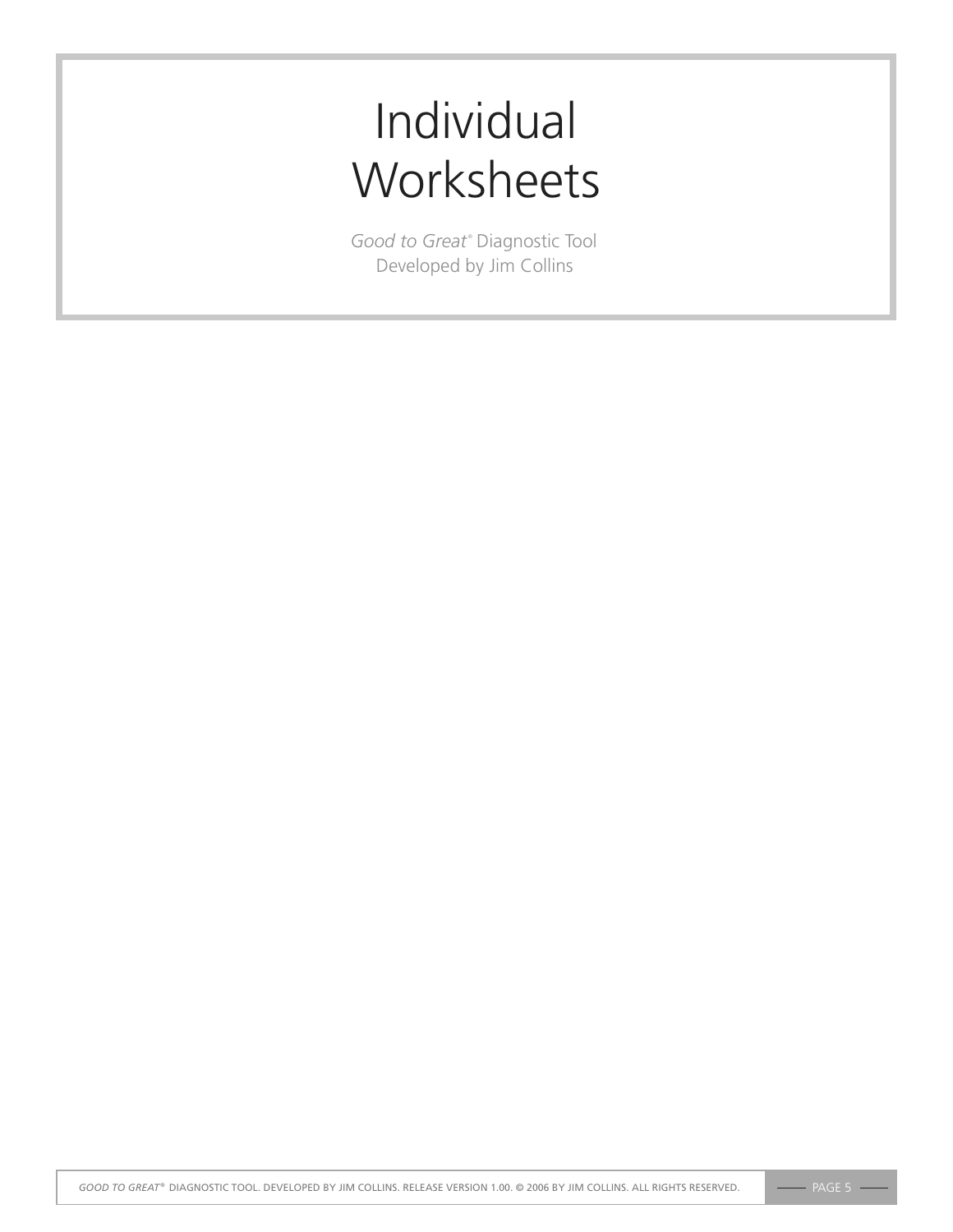## LEVEL 5 LEADERSHIP

Level 5 Leadership has two primary components:

1) Put Level 5 leaders in the most powerful seats.

2) Create a Level 5 leadership culture.

## Grade Range:

A = We exemplify this trait exceptionally well—there is limited room for improvement.

 $B =$  We often exemplify this trait, but we also have room for improvement.

C = We show some evidence of this trait, but our record is spotty.

D = There is little evidence that we exemplify this trait, and we have obvious contradictions.

| Level 5 Leadership - Diagnostic, Part 1:<br>Put Level 5 leaders in the most powerful seats.                                                                                                                                                                                                        | Grade:<br>(A, B, C, D, F) |
|----------------------------------------------------------------------------------------------------------------------------------------------------------------------------------------------------------------------------------------------------------------------------------------------------|---------------------------|
| The leaders who sit in the most powerful seats in our organization are ambitious first and foremost for<br>the cause, the organization, the work—not themselves—and they have an iron will to do whatever it<br>takes to make good on that ambition.                                               |                           |
| The leaders who sit in the most powerful seats in our organization display an ever-improving track record<br>of making Level 5 decisions—decisions that prove best for the long-term greatness of the company and<br>its work.                                                                     |                           |
| The leaders who sit in the most powerful seats in our organization practice the window and the mirror.<br>They point out the window to people and factors other than themselves to give credit for success. When<br>confronted with failures, they look in the mirror and say, "I am responsible." |                           |
| While some members of the leadership team might be charismatic, this is not the primary source of their<br>effectiveness. They inspire others primarily via inspired standards—excellence, hard work, sacrifice, and<br>integrity—not with an inspiring public persona.                            |                           |

| Level 5 Leadership - Diagnostic, Part 2:<br>Create a Level 5 leadership culture.                                                                                                                                                         | Grade:<br>(A, B, C, D, F) |
|------------------------------------------------------------------------------------------------------------------------------------------------------------------------------------------------------------------------------------------|---------------------------|
| Our culture values substance over style, integrity over personality, and results over intentions.                                                                                                                                        |                           |
| Members of our leadership team dialogue and debate in search of the best answer (not for the sake of<br>looking smart or winning a point) up until the point of decision.                                                                |                           |
| Once a decision is made, members of the team unify behind the decision to ensure success—even those<br>who disagreed with the decision.                                                                                                  |                           |
| We cultivate leaders who have all five levels in the Level 5 hierarchy, as laid out in Good to Great: highly<br>capable individuals, strong contributing team members, competent managers, effective leaders, and<br>Level 5 executives. |                           |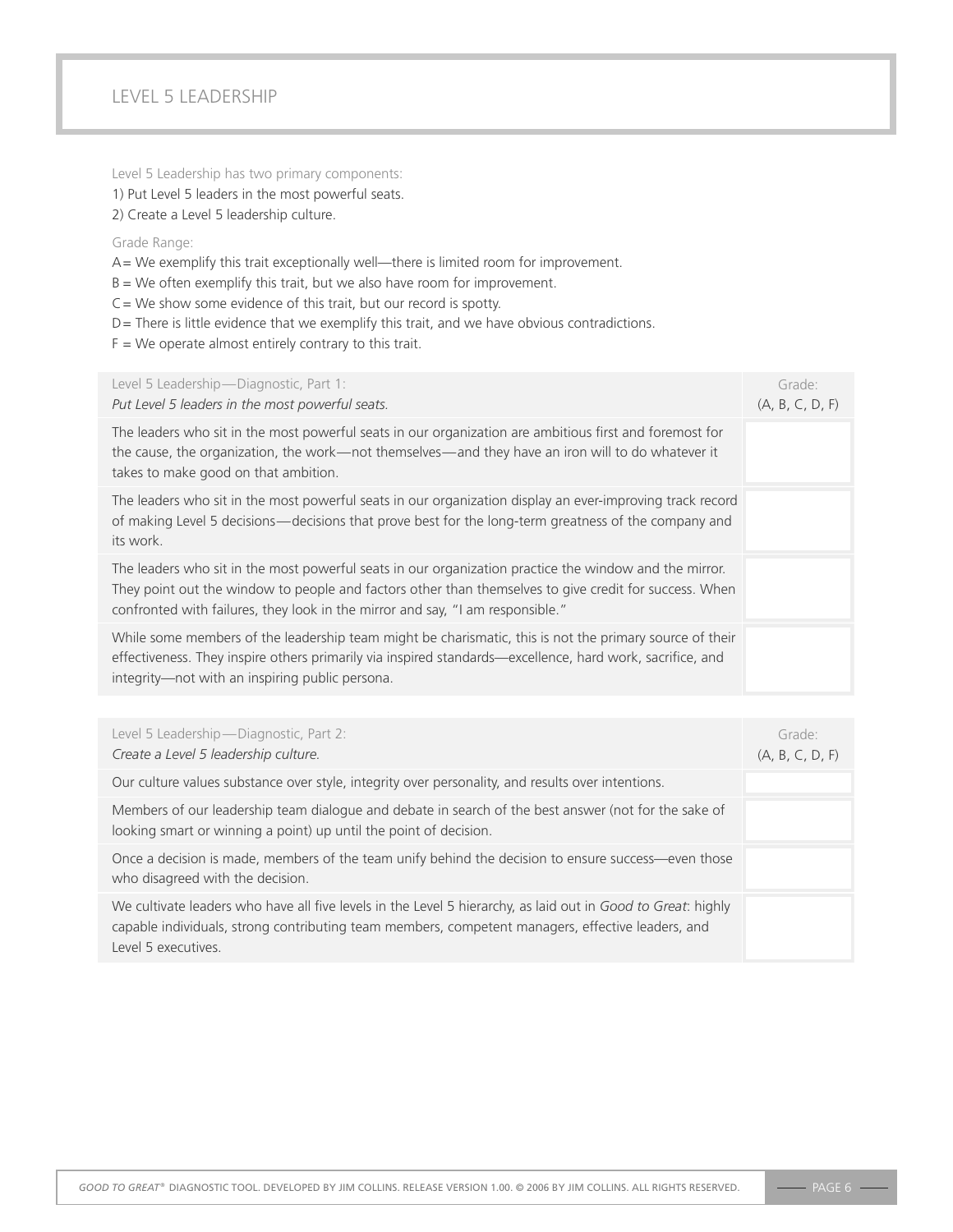## FIRST WHO, THEN WHAT

First Who has four primary components:

- 1) Get the right people on the bus.
- 2) Get the right people in the right seats.
- 3) Get the wrong people off the bus.
- 4) Put who before what.

## Grade Range:

A = We exemplify this trait exceptionally well—there is limited room for improvement.

- $B =$  We often exemplify this trait, but we also have room for improvement.
- $C =$  We show some evidence of this trait, but our record is spotty.
- D = There is little evidence that we exemplify this trait, and we have obvious contradictions.

| First Who—Diagnostic, Part 1:<br>Get the right people on the bus.                                                                                                                                                                                                                                                       | Grade:<br>(A, B, C, D, F) |
|-------------------------------------------------------------------------------------------------------------------------------------------------------------------------------------------------------------------------------------------------------------------------------------------------------------------------|---------------------------|
| We are rigorous in our selection process for getting new people on the bus.                                                                                                                                                                                                                                             |                           |
| We invest substantial time in evaluating each candidate, making systematic use of at least three<br>evaluation devices, e.g., interviews, references, examination of background, meeting members of the<br>family, testing.                                                                                             |                           |
| When in doubt, we do not bring the person on the bus; we have the discipline to let a seat go unfilled—<br>taking on extra work as needed—until we have found the right person. If we are in a "tenure" system,<br>we do not grant tenure unless we are 100% certain the individual is an exceptional permanent member. |                           |
| We do an exceptional job of retaining the right people on the bus; we perpetuate our good decisions<br>for a very long time.                                                                                                                                                                                            |                           |

| First Who-Diagnostic, Part 2:<br>Get the right people in the right seats.                                                                                                                                                                    | Grade:<br>(A, B, C, D, F) |
|----------------------------------------------------------------------------------------------------------------------------------------------------------------------------------------------------------------------------------------------|---------------------------|
| We have 100% of the key seats on the bus filled with the right people. This doesn't mean 100% of ALL<br>seats have the right people, but 100% of the key seats. (Note: this will likely provoke discussion as to<br>what are the key seats.) |                           |
| When we think we have a potential "wrong who," we first give the person the benefit of the doubt<br>that perhaps we have just put him or her in the wrong seat.                                                                              |                           |
| Whenever possible, we give a person the chance to prove himself or herself in a different seat, before<br>we draw the conclusion that he or she is a wrong person on the bus.                                                                |                           |

| First Who-Diagnostic, Part 3:<br>Get the wrong people off the bus.                                                                                                                                                                                                                     | Grade:<br>(A, B, C, D, F) |
|----------------------------------------------------------------------------------------------------------------------------------------------------------------------------------------------------------------------------------------------------------------------------------------|---------------------------|
| When we know we need to make a people change—after we have given the individual full opportunity<br>to demonstrate that he or she might be the right person-we deal with the issue.                                                                                                    |                           |
| When we correct a people selection mistake, we are rigorous in the decision, but not ruthless in the<br>implementation. We help people exit with dignity and grace so that, later, the vast majority of people<br>who have left our bus have positive feelings about our organization. |                           |
| We autopsy our hiring mistakes, applying the lessons systematically to future hiring decisions.                                                                                                                                                                                        |                           |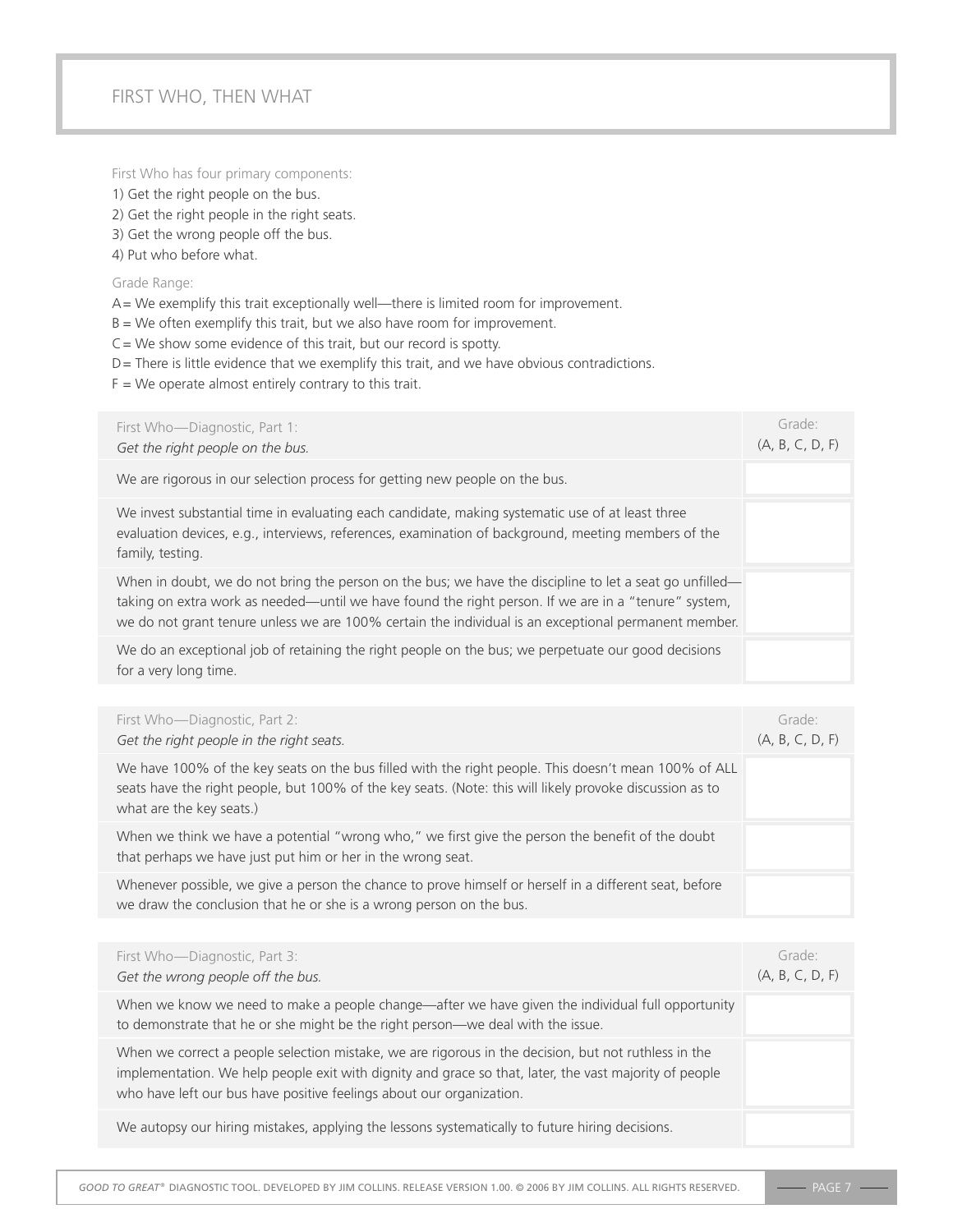## FIRST WHO, THEN WHAT CONTINUED

| First Who-Diagnostic, Part 4:<br>Put who before what.                                                                                                                                                                                                                                     | Grade:<br>(A, B, C, D, F) |
|-------------------------------------------------------------------------------------------------------------------------------------------------------------------------------------------------------------------------------------------------------------------------------------------|---------------------------|
| When confronted with any problem or opportunity, our natural habit is to translate the decision from a<br>"what" question ("what should we do?") into a "who" decision ("who would be the right person to<br>take responsibility for this?").                                             |                           |
| A significant portion of our time is spent in one form or another with people decisions: getting the right<br>people on the bus, getting the right people in the right seats, getting the wrong people off the bus,<br>developing people into bigger seats, planning for succession, etc. |                           |
| We have a disciplined, systematic process for improving our success at getting the right people on the bus.                                                                                                                                                                               |                           |
| With each passing year, the percentage of people decisions that turn out good versus bad continues to rise.                                                                                                                                                                               |                           |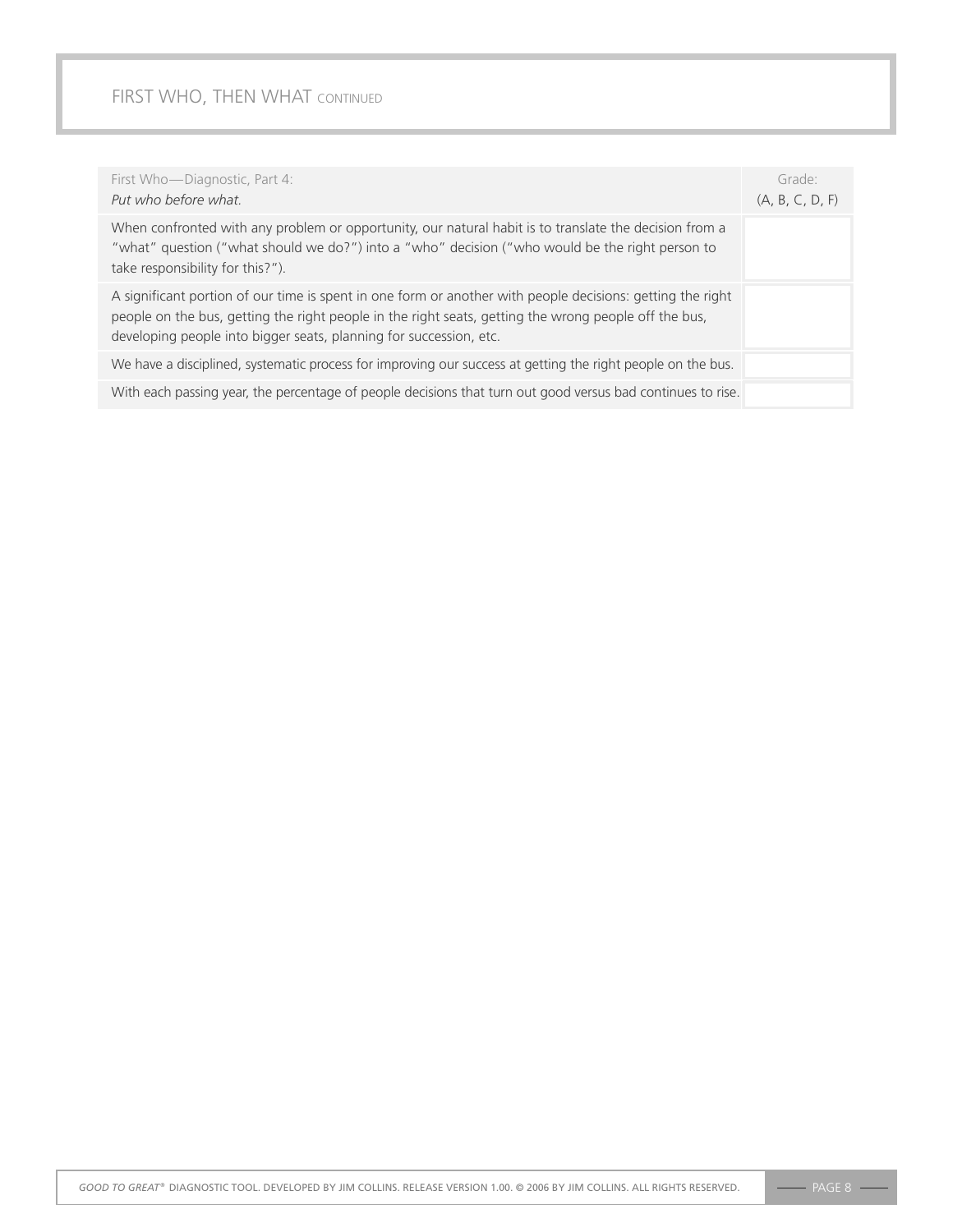## CONFRONT THE BRUTAL FACTS

Confront the Brutal Facts has three primary components:

1) Create a climate where the truth is heard.

2) Get the data.

3) Embrace the Stockdale Paradox.

## Grade Range:

A = We exemplify this trait exceptionally well—there is limited room for improvement.

 $B =$  We often exemplify this trait, but we also have room for improvement.

 $C =$  We show some evidence of this trait, but our record is spotty.

- D = There is little evidence that we exemplify this trait, and we have obvious contradictions.
- $F = We$  operate almost entirely contrary to this trait.

| Confront the Brutal Facts, Part 1:<br>Create a climate where the truth is heard.                                                                                                                      | Grade:<br>(A, B, C, D, F) |
|-------------------------------------------------------------------------------------------------------------------------------------------------------------------------------------------------------|---------------------------|
| When things go wrong, we conduct "autopsies without blame"—we seek to understand underlying<br>root causes, rather than pin the blame on an individual.                                               |                           |
| Our leaders ask a lot of questions, rather than just making statements, thereby creating a climate of<br>vibrant dialogue and debate about the brutal facts.                                          |                           |
| Our leaders do not allow their charisma or force of personality to inhibit people from bringing forth<br>the brutal facts—even if those brutal facts run contrary to the views held by those leaders. |                           |
| People in our culture are never penalized for bringing forth the brutal facts.                                                                                                                        |                           |

| Confront the Brutal Facts, Part 2:<br>Get the data.                                                                                                                                                                                       | Grade:<br>(A, B, C, D, F) |
|-------------------------------------------------------------------------------------------------------------------------------------------------------------------------------------------------------------------------------------------|---------------------------|
| We make excellent use of data, metrics and hard tangible evidence to assess external threats and<br>internal weakness.                                                                                                                    |                           |
| We make particularly good use of trend lines (to see where we are declining) and comparative statistics<br>(to see where we are falling behind others) to discover and highlight brutal facts.                                            |                           |
| When people advance a point of view or make an argument, we expect them to marshal evidence,<br>facts, and rigorous thinking to back up their argument. "It is my opinion" does not qualify as an<br>acceptable argument.                 |                           |
| When someone has a gut instinct that "something is just wrong," we pay attention; instincts can be<br>good early warning systems. But we don't just stop there: we then conduct a disciplined, fact-based<br>assessment of the situation. |                           |

| Confront the Brutal Facts, Part 3:<br>Embrace the Stockdale Paradox.                                                                                                | Grade:<br>(A, B, C, D, F) |
|---------------------------------------------------------------------------------------------------------------------------------------------------------------------|---------------------------|
| When facing difficult times, we never hold out false hopes soon to be swept away by events.                                                                         |                           |
| We are not unrealistic optimists who die of a broken heart when our belief that "it will be better<br>tomorrow" gets continually shattered on the rocks of reality. |                           |
| Despite whatever brutal facts we face, we have an unwavering faith that we can and will prevail<br>in the end.                                                      |                           |
| We believe that greatness is not primarily a function of circumstance; it is a first and foremost a function<br>of conscious choice—and discipline. It is up to us. |                           |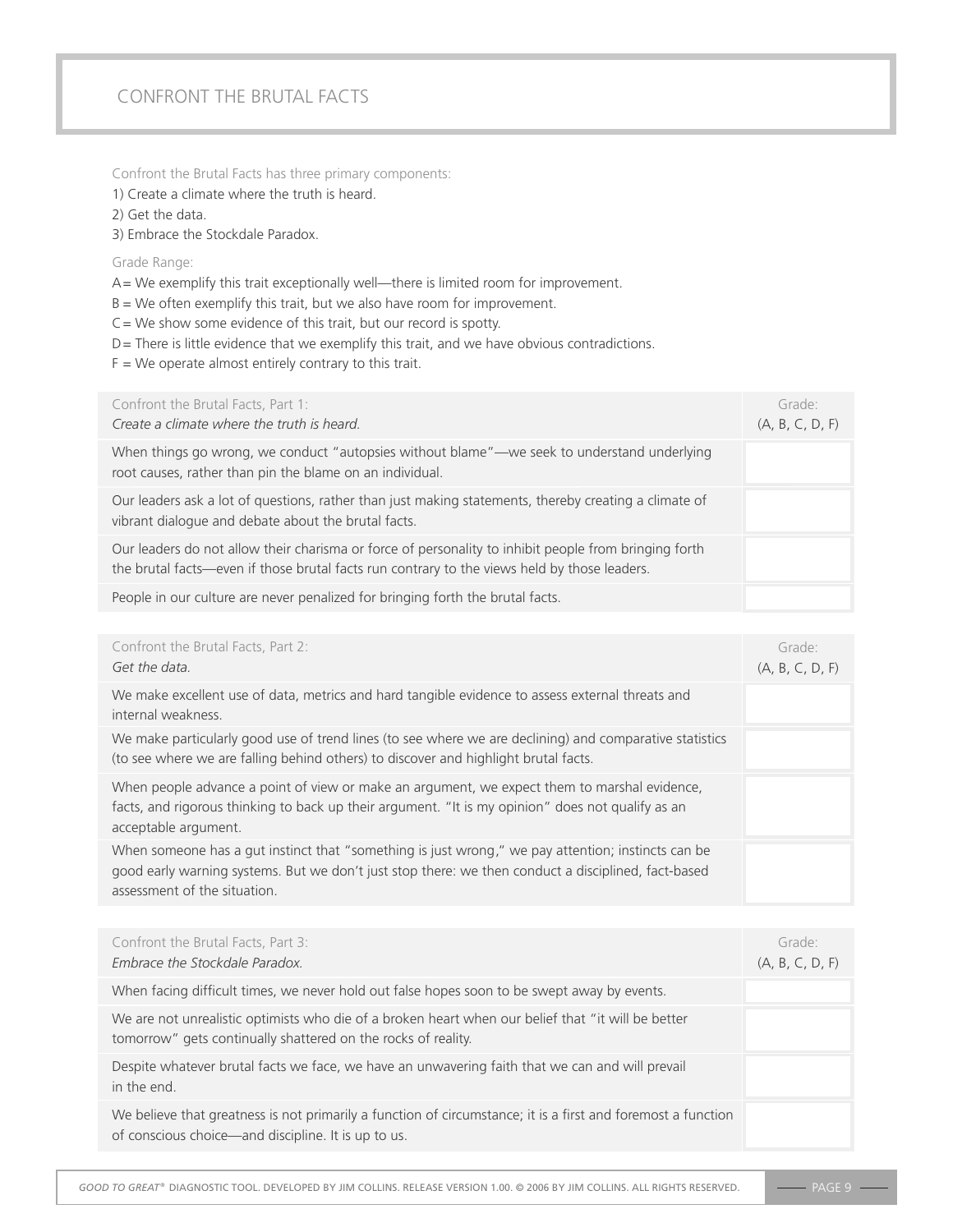## THE HEDGEHOG CONCEPT

The Hedgehog Concept has three primary components:

- 1) Keep it simple—be a hedgehog, not a fox.
- 2) Get your three circles right.
- 3) Act with understanding, not bravado.

## Grade Range:

A = We exemplify this trait exceptionally well—there is limited room for improvement.

- $B =$  We often exemplify this trait, but we also have room for improvement.
- $C =$  We show some evidence of this trait, but our record is spotty.
- D = There is little evidence that we exemplify this trait, and we have obvious contradictions.
- $F = We$  operate almost entirely contrary to this trait.

| The Hedgehog Concept, Part 1:<br>Keep it simple—be a hedgehog, not a fox.                                                                                                                                                                | Grade:<br>(A, B, C, D, F) |
|------------------------------------------------------------------------------------------------------------------------------------------------------------------------------------------------------------------------------------------|---------------------------|
| If forced to choose between describing us as foxes (crafty creatures that know many things) or<br>hedgehogs (simpler creatures that know one big thing), we would weigh in with the hedgehogs.<br>We keep it simple.                     |                           |
| We have a simple, coherent strategic concept that we pursue with relentless consistency.                                                                                                                                                 |                           |
| If we have multiple options for how to accomplish an objective, we almost always pick the<br>simplest option that will work. In other words, at each fork of the road, we tend toward the path<br>of simplicity, rather than complexity. |                           |

| The Hedgehog Concept, Part 2:<br>Get your three circles right.                                                                                                                                                                                                                                                                                                                                                         | Grade:<br>(A, B, C, D, F) |
|------------------------------------------------------------------------------------------------------------------------------------------------------------------------------------------------------------------------------------------------------------------------------------------------------------------------------------------------------------------------------------------------------------------------|---------------------------|
| Our Hedgehog Concept reflects deep understanding of the three circles: 1) what we can be passionate<br>about, 2) what we can be the best in world at, and 3) what best drives our economic or resource engine.                                                                                                                                                                                                         |                           |
| We understand that nothing great can be accomplished without passion, and we limit our primary arenas<br>of activity to those for which we have great passion.                                                                                                                                                                                                                                                         |                           |
| We know what we can be the best in the world at. While "best in the world" might be local or<br>highly-focused, e.g., "best in the world at breaking the cycle of homelessness in Indiana" or "best in<br>the world at providing financial services to people in Des Moines," it nonetheless captures what we<br>can do better than any other institution on the planet.                                               |                           |
| We understand what best drives our economic or resource engine. If we are a for-profit business, we<br>have identified our one economic denominator—profit per X—that has the most significant impact on<br>our economics. If we are a social sector organization, we know how best to improve our total resource<br>engine, so that we can spend less time worrying about money and more time fulfilling our mission. |                           |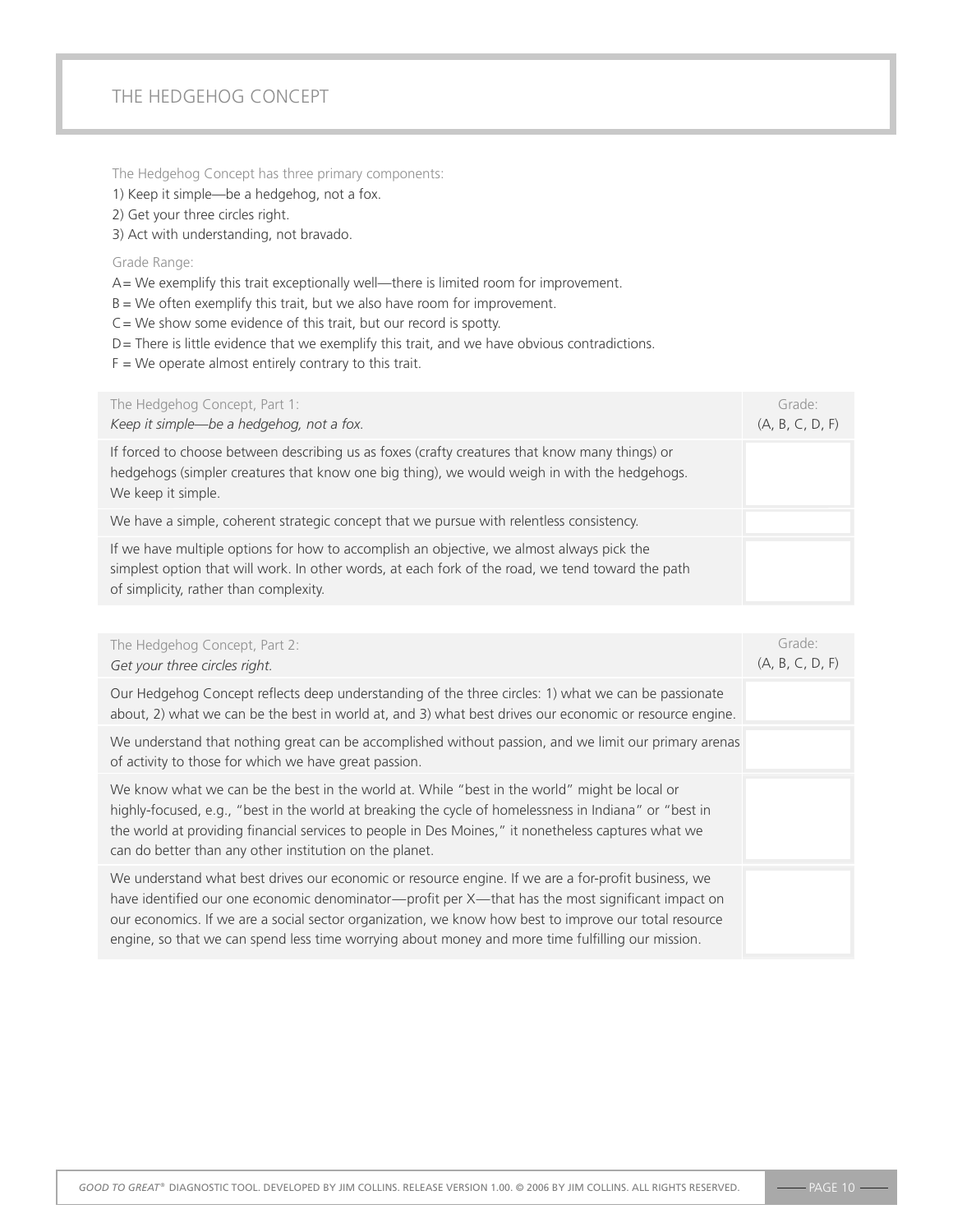| The Hedgehog Concept, Part 3:<br>Act with understanding, not bravado.                                                                                                                         | Grade:<br>(A, B, C, D, F) |
|-----------------------------------------------------------------------------------------------------------------------------------------------------------------------------------------------|---------------------------|
| We believe that great results come about by a series of good decisions—actions taken with<br>understanding, not bravado—accumulated one on top of another, in line with our Hedgehog Concept. |                           |
| We believe that a great organization that sticks to its Hedgehog will, in the words of David Packard,<br>"have indigestion of too much opportunity," rather than starvation for too little.   |                           |
| We confront the brutal facts of what we can—and equally cannot—become the best in the world at,<br>and we do not allow brayado to obscure the truth.                                          |                           |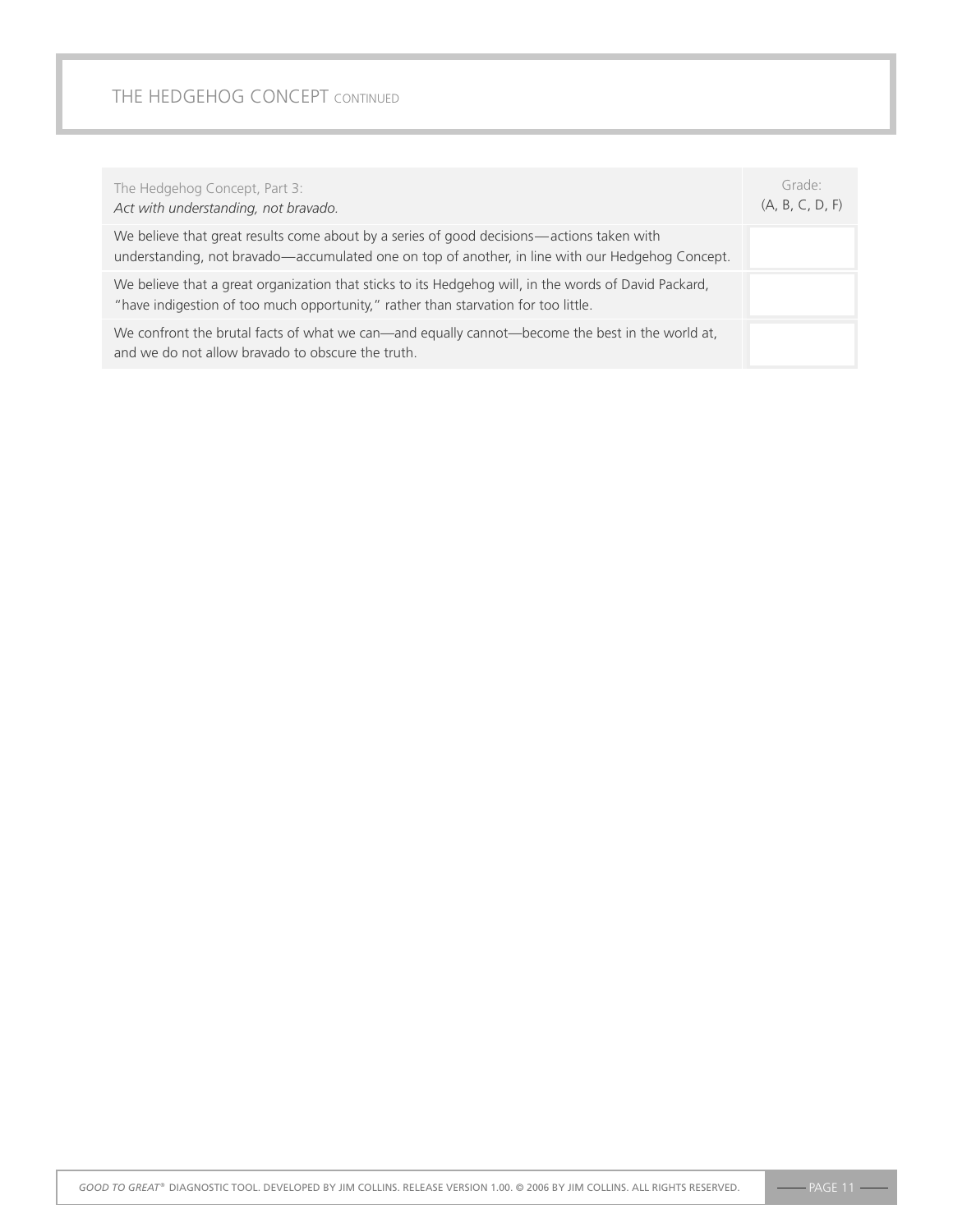## A CULTURE OF DISCIPLINE

A Culture of Discipline has four primary components:

1) Focus on your Hedgehog.

2) Build a system of freedom and responsibility within a framework.

- 3) Manage the system, not the people.
- 4) Practice extreme commitment.

#### Grade Range:

A = We exemplify this trait exceptionally well—there is limited room for improvement.

- $B =$  We often exemplify this trait, but we also have room for improvement.
- $C =$  We show some evidence of this trait, but our record is spotty.
- D = There is little evidence that we exemplify this trait, and we have obvious contradictions.

| Culture of Discipline, Part 1:<br>Focus on your Hedgehoq.                                                                                                                                          | Grade:<br>(A, B, C, D, F) |
|----------------------------------------------------------------------------------------------------------------------------------------------------------------------------------------------------|---------------------------|
| We have the discipline to say "No thank you" to big opportunities that do not fit within our Hedgehog<br>Concept. A "once-in-a-lifetime opportunity" is irrelevant if it is the wrong opportunity. |                           |
| We never lurch after growth for growth's sake; we grow consistently within our Hedgehog, period.                                                                                                   |                           |
| We are willing to jettison our core competencies and largest lines of business if we cannot be the best in<br>the world at them.                                                                   |                           |
| We make excellent use of "Stop Doing" lists.                                                                                                                                                       |                           |

| Culture of Discipline, Part 2:<br>Build a system of freedom and responsibility within a framework.                                                                                                                                                                                                             | Grade:<br>(A, B, C, D, F) |
|----------------------------------------------------------------------------------------------------------------------------------------------------------------------------------------------------------------------------------------------------------------------------------------------------------------|---------------------------|
| A cornerstone of our culture is the idea of freedom and responsibility within a framework: so long as<br>people stay within the wide bounds of the framework, they have an immense amount of freedom to<br>innovate, achieve and contribute.                                                                   |                           |
| People in our system understand that they do not have "jobs"—they have responsibilities—and they<br>grasp the distinction between just doing assigned tasks and taking full responsibility for the results<br>of their efforts.                                                                                |                           |
| We can answer the question for each significant activity, "Who is the one person responsible?"                                                                                                                                                                                                                 |                           |
| Our culture is a productive blend of dualities, such as: freedom and responsibility, discipline and<br>entrepreneurship, rigor and creativity, financial control and innovative spirit, focused Hedgehog and<br>adaptable. We see no contradictions in cultural duality; we exemplify the "Genius of the And." |                           |

| Culture of Discipline, Part 3:<br>Manage the system, not the people.                                                                                               | Grade:<br>(A, B, C, D, F) |
|--------------------------------------------------------------------------------------------------------------------------------------------------------------------|---------------------------|
| We do not spend a lot of time motivating our people; we recruit self-motivated people, and provide an<br>environment that does not de-motivate them.               |                           |
| We do not spend a lot of time disciplining our people; we recruit self-disciplined people, and then man-<br>age the system, not the people.                        |                           |
| We avoid bureaucracy that imposes unnecessary rules on self-motivated and self-disciplined people; if we<br>have the right people, they don't need a lot of rules. |                           |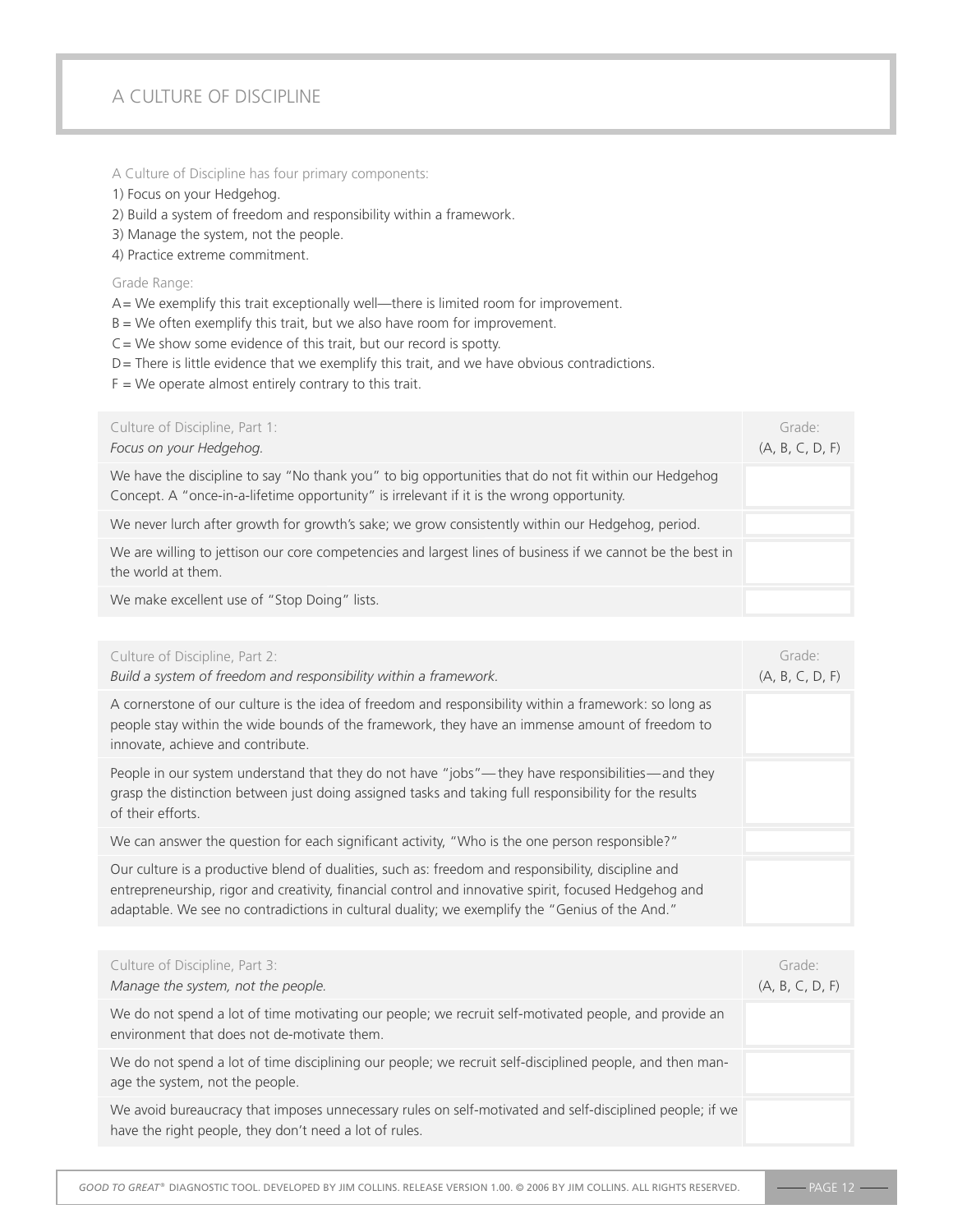## A CULTURE OF DISCIPLINE CONTINUED

| Culture of Discipline, Part 4:<br>Practice extreme commitment.                                                                                                                                                                 | Grade:<br>(A, B, C, D, F) |
|--------------------------------------------------------------------------------------------------------------------------------------------------------------------------------------------------------------------------------|---------------------------|
| In our culture, people go to extremes to fulfill their commitments and deliver results, bordering at times<br>on fanaticism.                                                                                                   |                           |
| Words like "disciplined," "rigorous," "dogged," "determined," "diligent," "precise," "systematic,"<br>"methodical," "workmanlike," "demanding," "consistent," "focused," "accountable," and<br>"responsible" describe us well. |                           |
| We are equally disciplined in good times as in bad times. We never allow prosperity to make us complacent.                                                                                                                     |                           |

GOOD TO GREAT<sup>®</sup> DIAGNOSTIC TOOL. DEVELOPED BY JIM COLLINS. RELEASE VERSION 1.00. © 2006 BY JIM COLLINS. ALL RIGHTS RESERVED. PAGE 13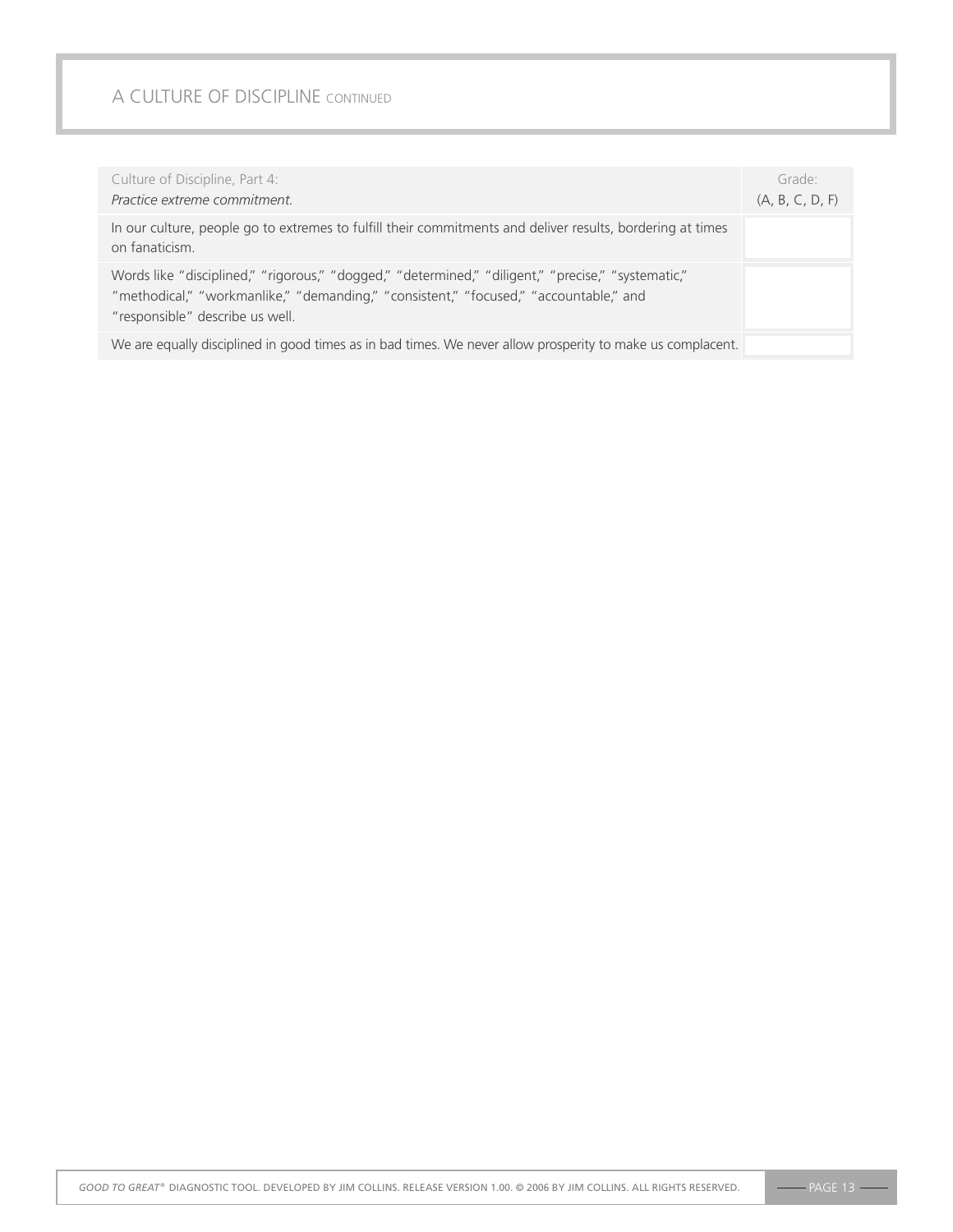## THE FLYWHEEL, NOT THE DOOM LOOP

The Flywheel has four primary components:

- 1) Build cumulative momentum.
- 2) Be relentlessly consistent over time.
- 3) Create alignment by results, not hoopla.
- 4) Avoid the Doom Loop.

#### Grade Range:

A = We exemplify this trait exceptionally well—there is limited room for improvement.

- $B =$  We often exemplify this trait, but we also have room for improvement.
- $C =$  We show some evidence of this trait, but our record is spotty.
- D = There is little evidence that we exemplify this trait, and we have obvious contradictions.

| The Flywheel, Part 1:<br>Build cumulative momentum.                                                                                                                                                                                                                                                          | Grade:<br>(A, B, C, D, F) |
|--------------------------------------------------------------------------------------------------------------------------------------------------------------------------------------------------------------------------------------------------------------------------------------------------------------|---------------------------|
| We understand that building greatness never happens in one fell swoop—that there is no single defin-<br>ing action, no one killer innovation, no seminal acquisition, no breakthrough technology, no savior on a<br>white horse, no wrenching revolution that can by itself bring about sustained greatness. |                           |
| We build greatness by a cumulative process—step by step, action by action, day by day, week by week,<br>year by year—turn by turn of the flywheel.                                                                                                                                                           |                           |
| While some pushes on the flywheel are bigger than others, no single push by itself accounts for the<br>majority of our momentum; we understand that it requires hundreds of additional pushes to turn any big<br>decision into a successful decision.                                                        |                           |

| The Flywheel, Part 2:<br>Be relentlessly consistent over time.                                                                                                                                                            | Grade:<br>(A, B, C, D, F) |
|---------------------------------------------------------------------------------------------------------------------------------------------------------------------------------------------------------------------------|---------------------------|
| When examining our behavior, one word that comes to mind is consistency—consistency of purpose,<br>consistency of values, consistency of Hedgehog, consistency of high standards, consistency of people,<br>and so forth. |                           |
| Our success derives from a whole bunch of interlocking pieces that reinforce one another, consistently<br>applied over a long period of time.                                                                             |                           |
| We have immense flexibility and we adapt well to change—but always within the context of a coherent<br>Hedgehog Concept.                                                                                                  |                           |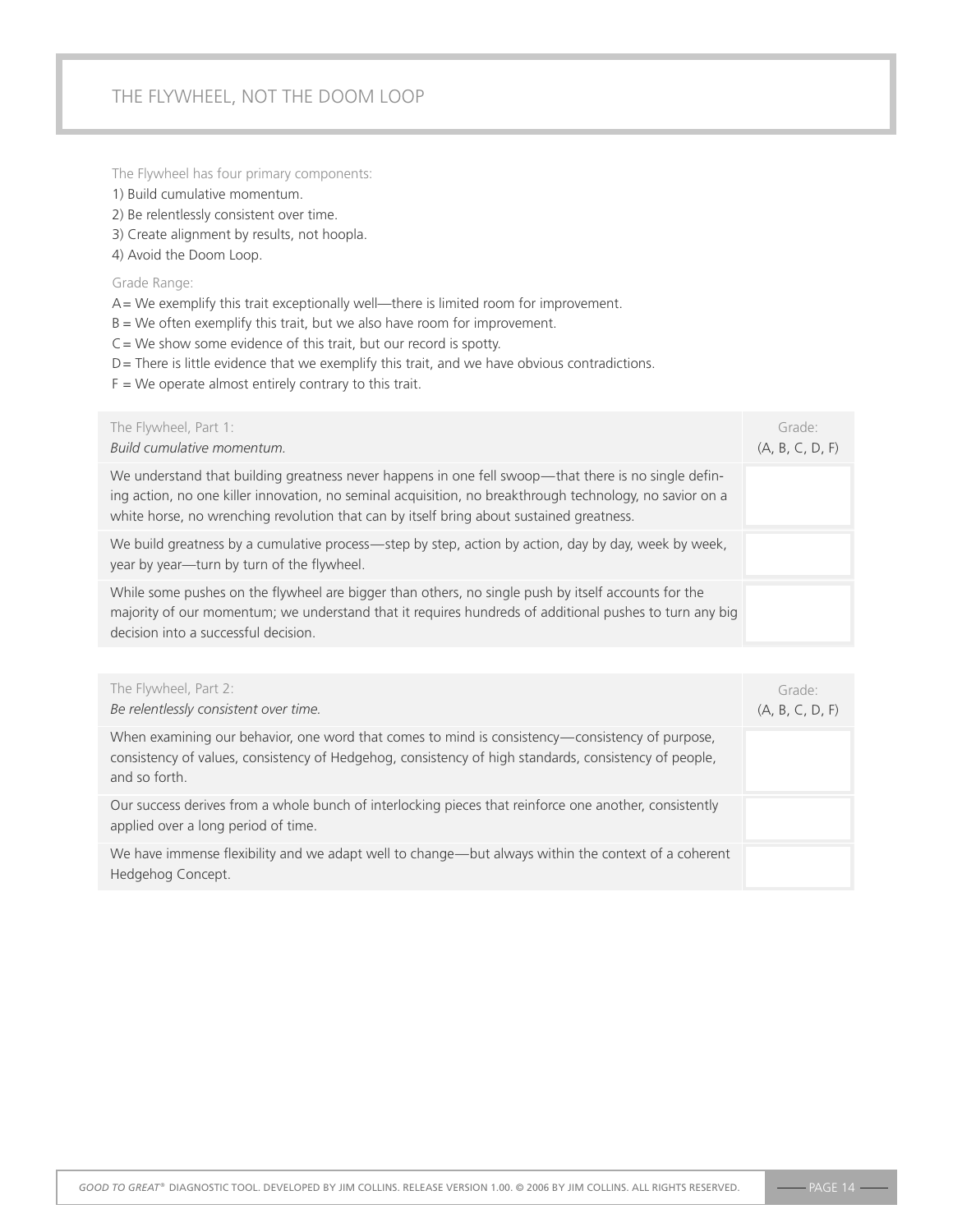## THE FLYWHEEL, NOT THE DOOM LOOP CONTINUED

| The Flywheel, Part 3:<br>Create alignment by results, not hoopla.                                                                                                                                 | Grade:<br>(A, B, C, D, F) |
|---------------------------------------------------------------------------------------------------------------------------------------------------------------------------------------------------|---------------------------|
| We tend to undersell ourselves, and then delightfully surprise by blowing people away with our<br>actual results.                                                                                 |                           |
| We never pump up our reputation with a sales job ("buy into our future") to compensate for<br>lack of results.                                                                                    |                           |
| We do not "sell visions" to fire people up or take a programmatic or hoopla-laden approach to<br>alignment.                                                                                       |                           |
| We understand that when people begin to feel the magic of momentum—when they feel the flywheel<br>increase speed—is when most people line up to throw their shoulders against the wheel and push. |                           |

| The Flywheel, Part 4:<br>Avoid the Doom Loop.                                                                                                                                                                                                                                                                                                                      | Grade:<br>(A, B, C, D, F) |
|--------------------------------------------------------------------------------------------------------------------------------------------------------------------------------------------------------------------------------------------------------------------------------------------------------------------------------------------------------------------|---------------------------|
| We do not succumb to the lazy, undisciplined search for a single silver bullet solution—be it a new<br>program, a motivational event, a sexy technology, a big acquisition, or a savior CEO.                                                                                                                                                                       |                           |
| We do not build from 0 to 100 rotations in the flywheel, then stop, lurch in a new direction, lose our<br>momentum and start anew. We have the discipline to turn the flywheel from 0 to 100, 100 to a<br>thousand, a thousand to a million, a million to a billion turns—and to not go 0 to 100, 0 to 100,<br>0 to 100, lurching from new program to new program. |                           |
| If a new technology advances our Hedgehog, we become a pioneer in its application; if a new<br>technology does not fit, we don't worry too much about it—and we certainly don't lurch about in<br>fearful frantic reaction.                                                                                                                                        |                           |
| When we look at the Flywheel versus the Doom Loop side-by-side table on pages 183-184 in chapter<br>8 of Good to Great, we are characterized much more by the flywheel side of the ledger than the<br>doom loop side.                                                                                                                                              |                           |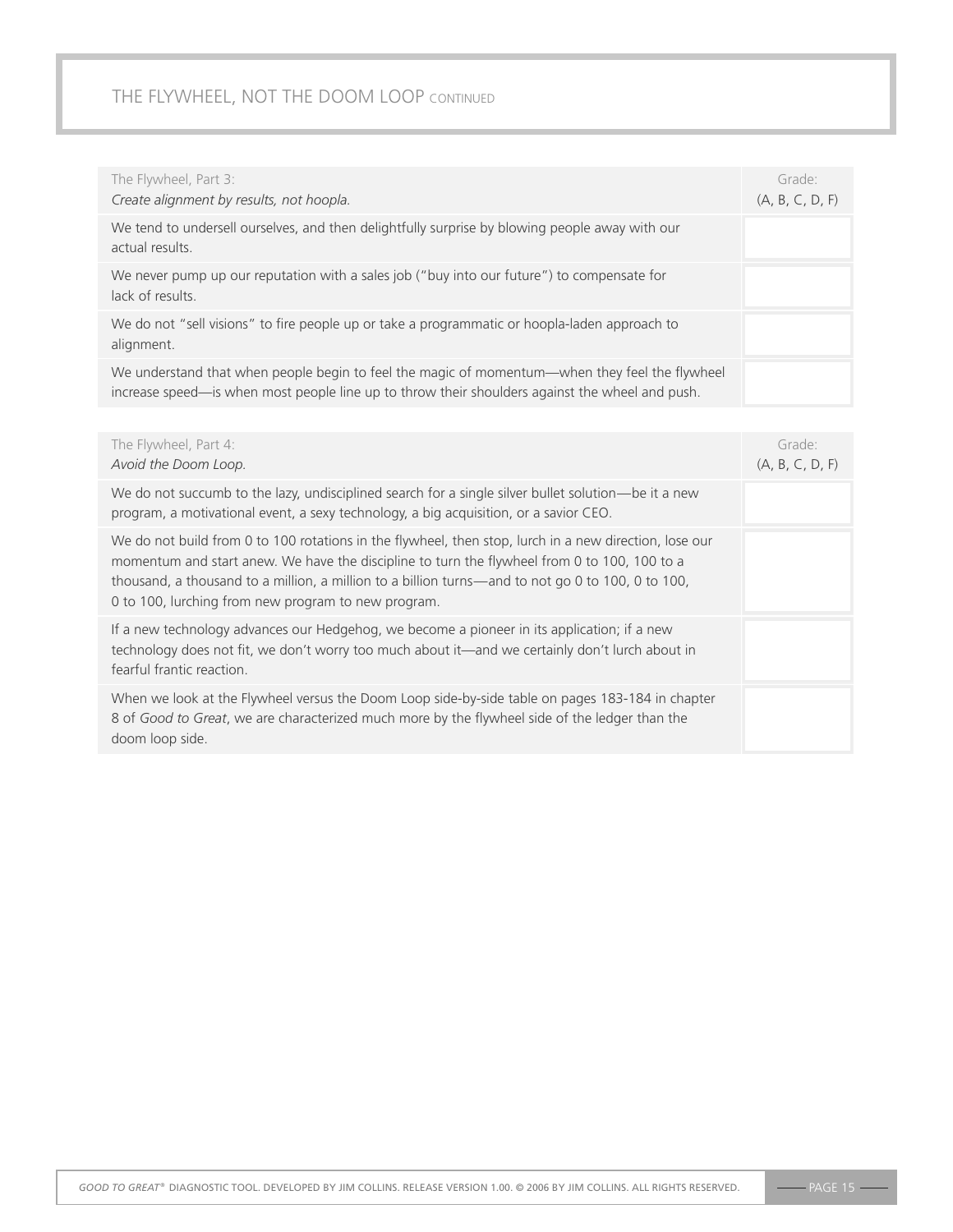## PRESERVE THE CORE / STIMULATE PROGRESS

Preserve the Core/Stimulate Progress has four primary components:

- 1) Articulate a core guiding philosophy—core values and a reason for being that goes beyond just making money.
- 2) Change and improve everything except your core values.
- 3) Create a passionate culture that preserves the core and stimulates progress.
- 4) Achieve BHAGs—big hairy audacious goals.

#### Grade Range:

- A = We exemplify this trait exceptionally well—there is limited room for improvement.
- $B =$  We often exemplify this trait, but we also have room for improvement.
- C = We show some evidence of this trait, but our record is spotty.
- D = There is little evidence that we exemplify this trait, and we have obvious contradictions.
- $F = We$  operate almost entirely contrary to this trait.

| Preserve the Core / Stimulate Progress, Part 1:<br>Articulate a core quiding philosophy—core values and a reason for being that goes beyond just<br>making money. | Grade:<br>(A, B, C, D, F) |
|-------------------------------------------------------------------------------------------------------------------------------------------------------------------|---------------------------|
| We have a passionately-held set of core values that we adhere to, no matter how much the world<br>changes around us.                                              |                           |
| We are honest about what our core values actually are. We don't worry about what outsiders think of<br>our values; they are for internal guidance, not marketing. |                           |
| If these core values were to become a competitive disadvantage at some point in the future, we<br>would still hold them.                                          |                           |
| We have an enduring purpose or mission-a reason for being-that that goes beyond just<br>making money.                                                             |                           |

| Preserve the Core / Stimulate Progress, Part 2:<br>Change and improve everything except your core values.                                                                                                                 | Grade:<br>(A, B, C, D, F) |
|---------------------------------------------------------------------------------------------------------------------------------------------------------------------------------------------------------------------------|---------------------------|
| We practice the "Genius of the And"—continuity and change, values and results, cohesion and autono-<br>my, endurance and urgency, and so forth.                                                                           |                           |
| We are clear on the difference between our core values (which should never change) as distinct from our<br>operating practices, cultural norms, goals, strategies, and tactics (which should remain open for change).     |                           |
| While we hold our core values constant, we stimulate progress—change, improvement, innovation,<br>and renewal—in the operating practices, cultural norms, goals, strategies and tactics that surround<br>the core values. |                           |
| We understand that if our list of core values is too long, we are very likely confusing core values with<br>practices and aspirations; we have no more than six values that we consider to be truly core.                 |                           |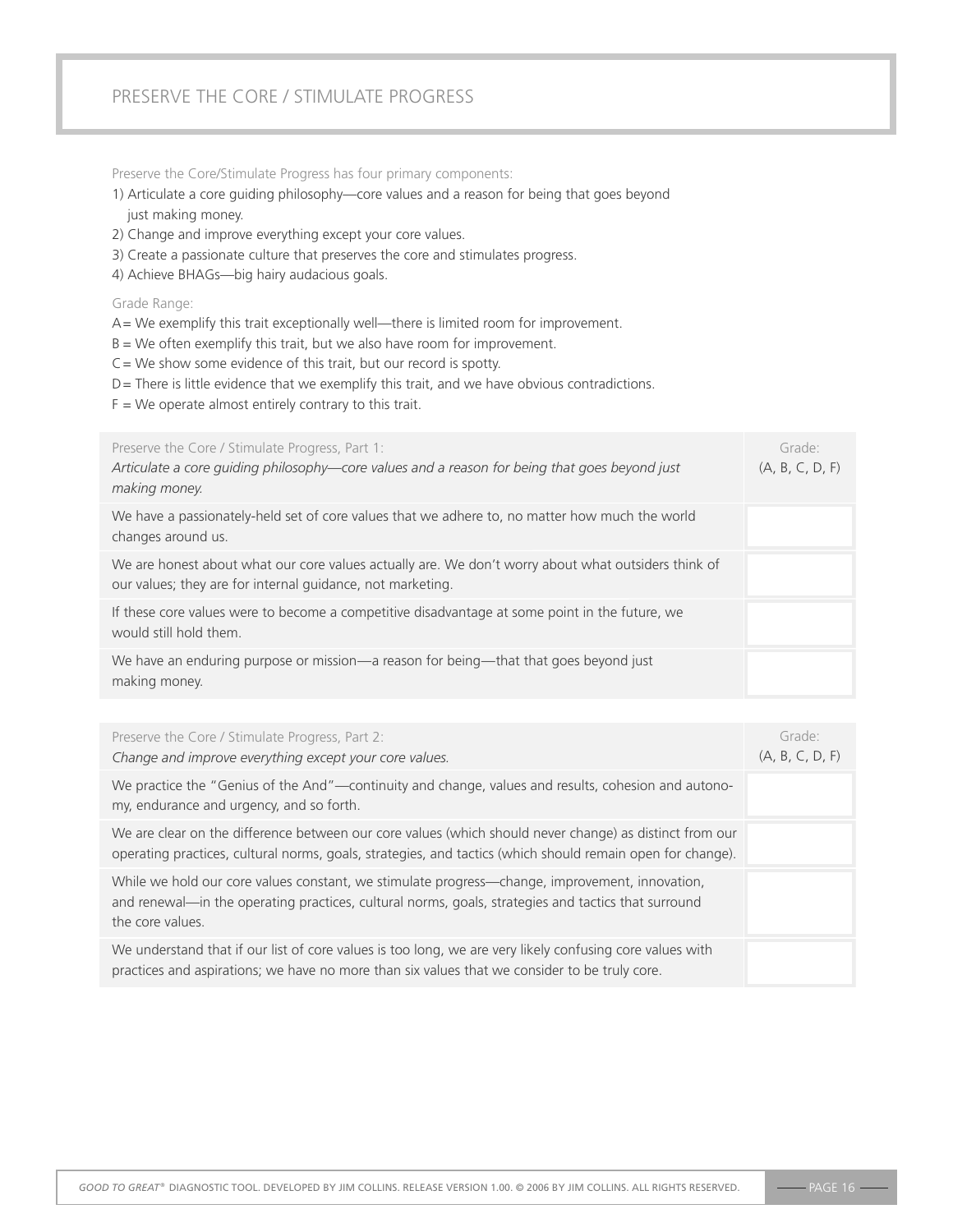## PRESERVE THE CORE / STIMULATE PROGRESS CONTINUED

| Preserve the Core / Stimulate Progress, Part 3:<br>Create a passionate culture that preserves the core and stimulates progress.                                                                                                   | Grade:<br>(A, B, C, D, F) |
|-----------------------------------------------------------------------------------------------------------------------------------------------------------------------------------------------------------------------------------|---------------------------|
| We have built a culture that so consistently reinforces our core values that those who do not share the<br>values are ejected like a virus, or they become so uncomfortable that they self-eject.                                 |                           |
| We promote leaders who live the core values; those who repeatedly breach our values never make it far<br>or last long in our culture.                                                                                             |                           |
| We are so consistent with our values that if every conversation, every decision, every action were<br>videotaped, people watching the tape would be astounded by our consistency and passion for living<br>to our values.         |                           |
| No matter how much we achieve, we never feel comfortable or feel that we've arrived. We're<br>obsessively focused on our shortcomings—on what we could do better; the term "productively<br>neurotic" describes our culture well. |                           |

| Preserve the Core / Stimulate Progress, Part 4:<br>Achieve BHAGs-big hairy audacious goals.                                                                                                               | Grade:<br>(A, B, C, D, F) |
|-----------------------------------------------------------------------------------------------------------------------------------------------------------------------------------------------------------|---------------------------|
| We have a remarkable success rate at achieving our BHAGs (big hairy audacious goals); we rarely fall<br>short of the extreme standards of achievement we set for ourselves.                               |                           |
| We understand the difference between a 10-to-25 year BHAG—which is like a huge mountain to climb—<br>and 5-year intermediate objectives, which are like base camps on the way to the top of the mountain. |                           |
| We have a 10-to-25 year BHAG in place, which we have broken down into base-camp objectives.                                                                                                               |                           |
| Our BHAGs are set with understanding, not bravado—in direct alignment with the three circles of the<br>Hedgehog Concept.                                                                                  |                           |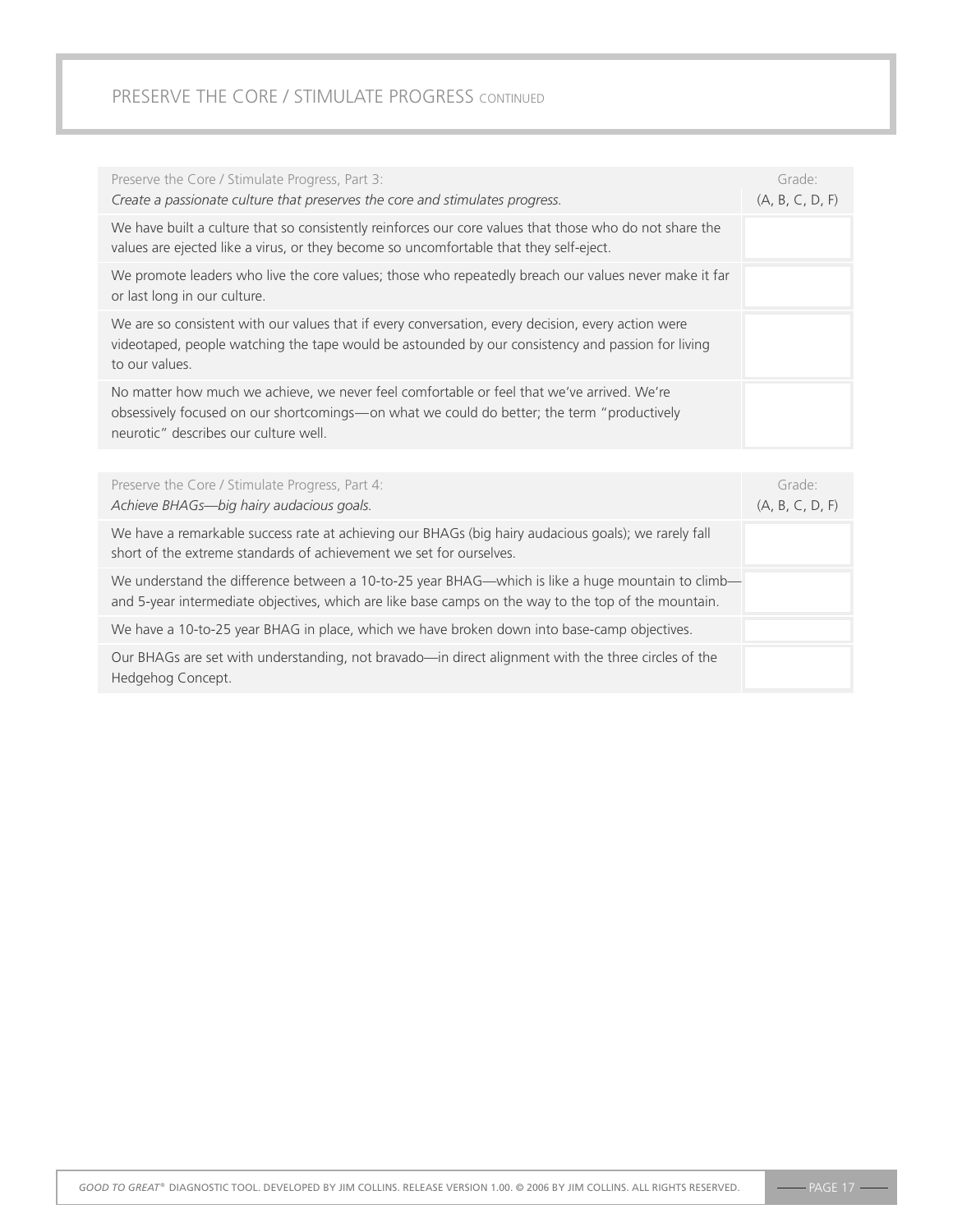Clock-building has three primary components:

1) Build a system that can be great beyond any single leader or great idea.

2) Create catalytic mechanisms.

3) Manage for the quarter century.

## Grade Range:

A = We exemplify this trait exceptionally well—there is limited room for improvement.

 $B =$  We often exemplify this trait, but we also have room for improvement.

 $C =$  We show some evidence of this trait, but our record is spotty.

D = There is little evidence that we exemplify this trait, and we have obvious contradictions.

| Clock-building, Part 1:<br>Build a system that can be great beyond any single leader or great idea.                                                                                                                  | Grade:<br>(A, B, C, D, F) |
|----------------------------------------------------------------------------------------------------------------------------------------------------------------------------------------------------------------------|---------------------------|
| Our chief leader is a clock-builder, not just a time teller—he or she is building a system that can prosper<br>beyond his or her presence.                                                                           |                           |
| Our chief leader is building a great team of strong individuals, rather than acting as a "genius with<br>1000 helpers" on whom everything depends.                                                                   |                           |
| If any individual leader were to disappear tomorrow, our discipline would remain as strong as ever; we<br>have built a culture of discipline, as distinct from having a larger-than-life disciplinarian at the helm. |                           |
| We hold our leaders accountable for the success of their successors.                                                                                                                                                 |                           |

| Clock-building, Part 2:<br>Create catalytic mechanisms.                                                                                          | Grade:<br>(A, B, C, D, F) |
|--------------------------------------------------------------------------------------------------------------------------------------------------|---------------------------|
| We have red flag mechanisms that bring brutal facts to our attention, and force us to confront those<br>facts, no matter how uncomfortable.      |                           |
| We set in place powerful mechanisms that stimulate progress—mechanisms designed to force us to<br>continually improve.                           |                           |
| Our mechanisms are designed so that people who hold power—and who might want to ignore the<br>brutal facts—cannot easily subvert the mechanisms. |                           |
| We have a mechanism analogous to "the council" as described in chapter 5 of Good to Great, which<br>plays a key role in guiding our decisions.   |                           |

| Clock-building, Part 3:<br>Manage for the quarter century.                                                                                                                                                                           | Grade:<br>(A, B, C, D, F) |
|--------------------------------------------------------------------------------------------------------------------------------------------------------------------------------------------------------------------------------------|---------------------------|
| No matter what short term pressures we face—Wall Street, financial distress, No Child Left Behind,<br>pressure for a winning season—we build for long-term greatness; we manage not for the quarter, but<br>for the quarter century. |                           |
| Our leaders measure their own success as much by how their organization performs in the hands of a<br>successor as by how it fares during their own personal reign.                                                                  |                           |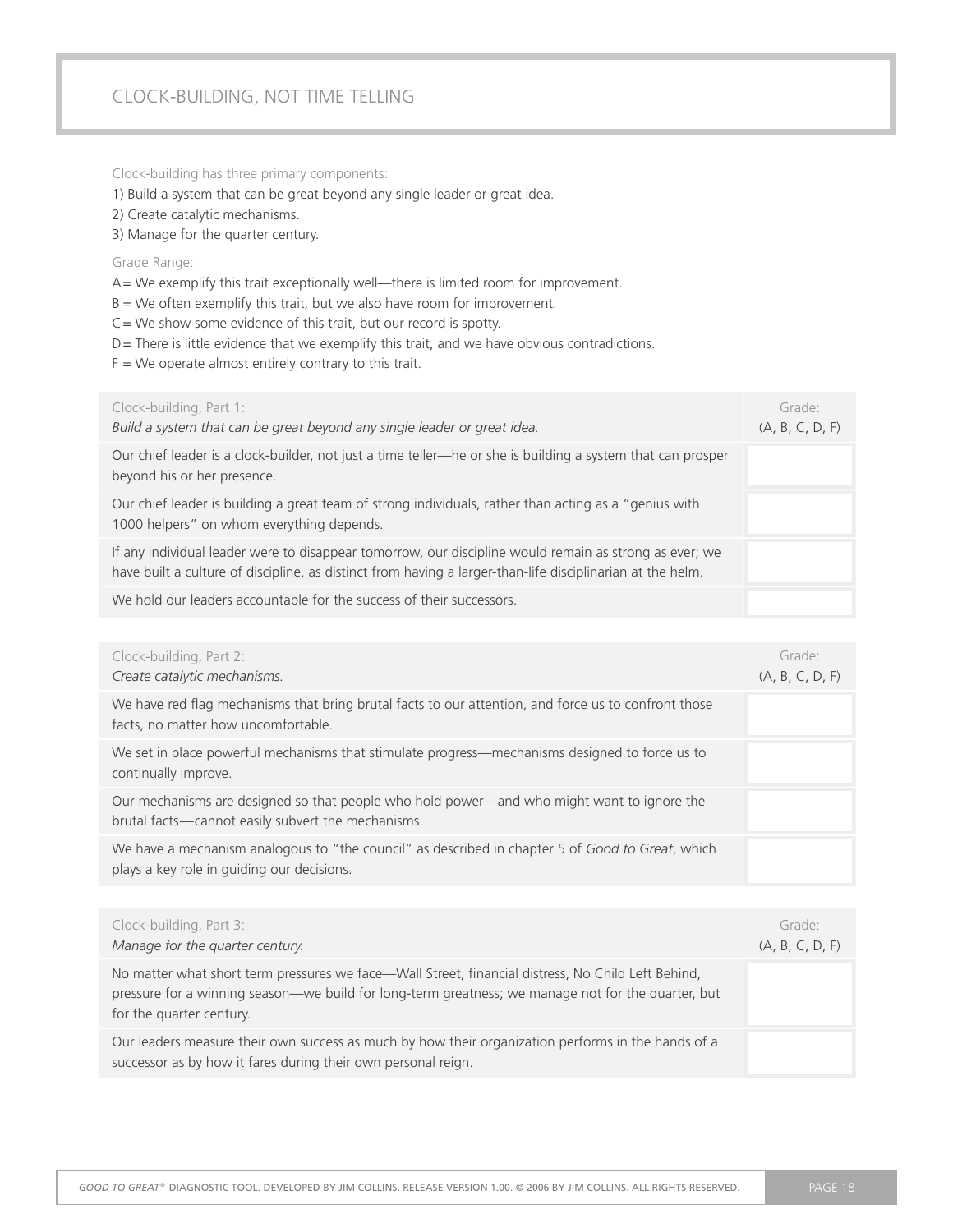Grade Range:

A = We exemplify this trait exceptionally well—there is limited room for improvement.

- $B =$  We often exemplify this trait, but we also have room for improvement.
- C = We show some evidence of this trait, but our record is spotty.
- D = There is little evidence that we exemplify this trait, and we have obvious contradictions.

| Delivers Superior Performance:                                                                                                                                                                                                                                         | Grade:<br>(A, B, C, D, F) |
|------------------------------------------------------------------------------------------------------------------------------------------------------------------------------------------------------------------------------------------------------------------------|---------------------------|
| In business, performance is defined by financial returns and achievement of corporate purpose. In the<br>social sectors, performance is defined by results and efficiency in delivering on the social mission.                                                         |                           |
|                                                                                                                                                                                                                                                                        |                           |
| Makes a Distinctive Impact:                                                                                                                                                                                                                                            | Grade:<br>(A, B, C, D, F) |
| The organization makes such a unique contribution to the communities it touches and does its work with<br>such unadulterated excellence that if it were to disappear, it would leave a hole that could not easily be<br>filled by any other institution on the planet. |                           |
|                                                                                                                                                                                                                                                                        |                           |
| Achieves Lasting Endurance:                                                                                                                                                                                                                                            | Grade:<br>(A, B, C, D, F) |
| The organization can deliver exceptional results over a long period of time, beyond any single leader,<br>great idea, market cycle, or well-funded program. When hit with setbacks, it bounces back even stronger<br>than before.                                      |                           |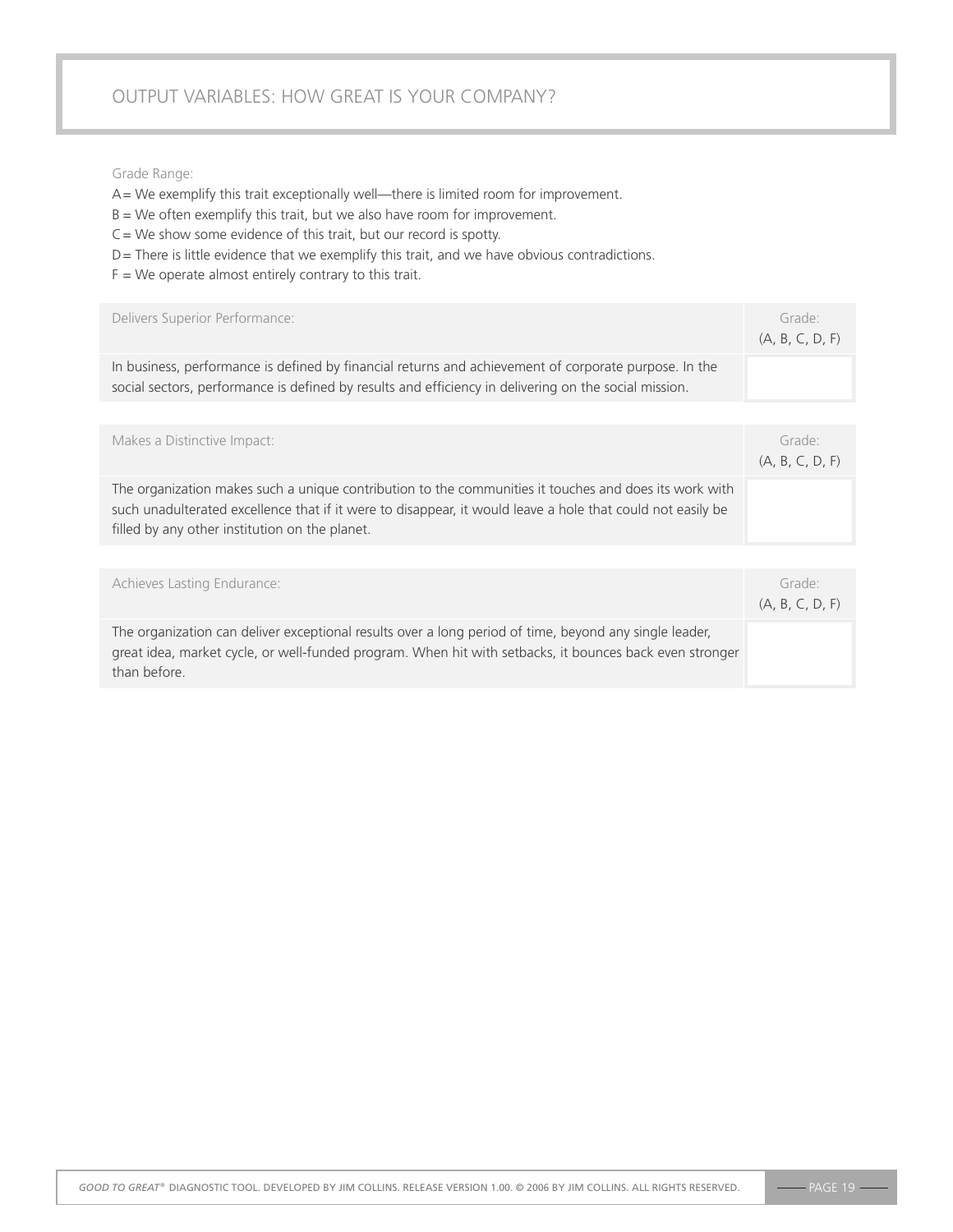Now, assess the trajectory of your organization on each component, using the following scoring scheme:

- -2: We have declined dramatically on this component in the last three years.
- -1: We have declined gradually on this component in the last three years.
- 0: We have held steady on this component in the last three years.
- +1: We have improved gradually on this component in the last three years.
- +2: We have improved dramatically on this component in the last three years.

| <b>INPUT PRINCIPLES</b>                                      | <b>OUTPUT RESULTS</b>                                  |
|--------------------------------------------------------------|--------------------------------------------------------|
| Level 5 Leadership<br>Trend Score: _____                     | Delivers Exceptional Performance<br>Trend Score: _____ |
| First Who, Then What<br>Trend Score: _____                   | Makes a Distinctive Impact<br>Trend Score: _____       |
| Confront the Brutal Facts<br>Trend Score: _____              | Achieves Lasting Endurance<br>Trend Score: _____       |
| Hedgehog Concept<br>Trend Score: _____                       |                                                        |
| Culture of Discipline<br>Trend Score: _____                  |                                                        |
| Flywheel, Not Doom Loop<br>Trend Score: _____                |                                                        |
| Preserve the Core / Stimulate Progress<br>Trend Score: _____ |                                                        |
| Clock-Building, Not Time Telling<br>Trend Score:             |                                                        |